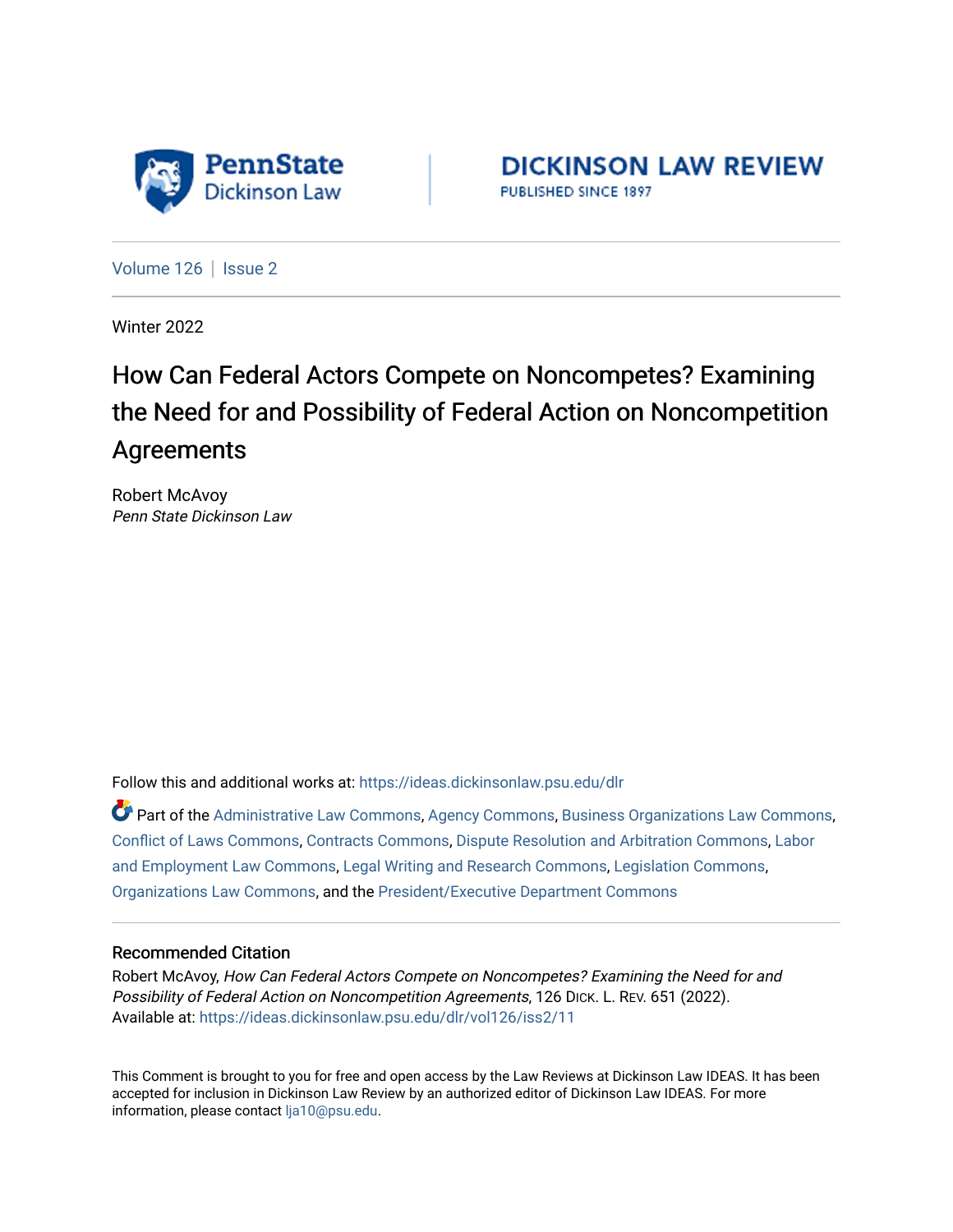## How Can Federal Actors Compete on Noncompetes? Examining the Need for and Possibility of Federal Action on Noncompetition Agreements

## Robert McAvoy\*

#### **ABSTRACT**

Employees have been frustrated by the restrictiveness of noncompete agreements and confused about their enforceability for decades. The added complication of choice-of-law provisions in employment contracts with noncompetes creates a sea of unpredictability for both employees and employers.

Each state applies its own policy to noncompete agreements. While every state treats noncompetes differently than typical contract provisions, a broad spectrum exists between the states that are friendly and those that are hostile to the enforcement of noncompetes. Employees and employers often fail to understand whether their noncompete is enforceable under the jurisdiction chosen by the contract, and courts override choice-of-law provisions in connection with noncompetes in an unpredictable manner.

This lack of clarity has caused employers and employees to disregard state law, with noncompete agreements occurring at a steady amount in all states, regardless of a state's relative stance on them. A federal policy on noncompetes would alleviate this uncertainty for both parties, protect employees from unfair or unenforceable noncompetes, and maintain employers' legitimate business interests in a reasonable noncompete.

This Comment will examine the prospects of both federal legislation and a Federal Trade Commission (FTC) rule. Federal legislation is the most effective means to address the aforementioned issues and preempt state noncompete law. In the alternative, an FTC rule, although possible with a motivated FTC, faces a number of challenges for both rulemaking and preemption of state laws. Although the FTC likely has the authority to create a

<sup>\*</sup> J.D. Candidate, Penn State University Dickinson Law, 2022.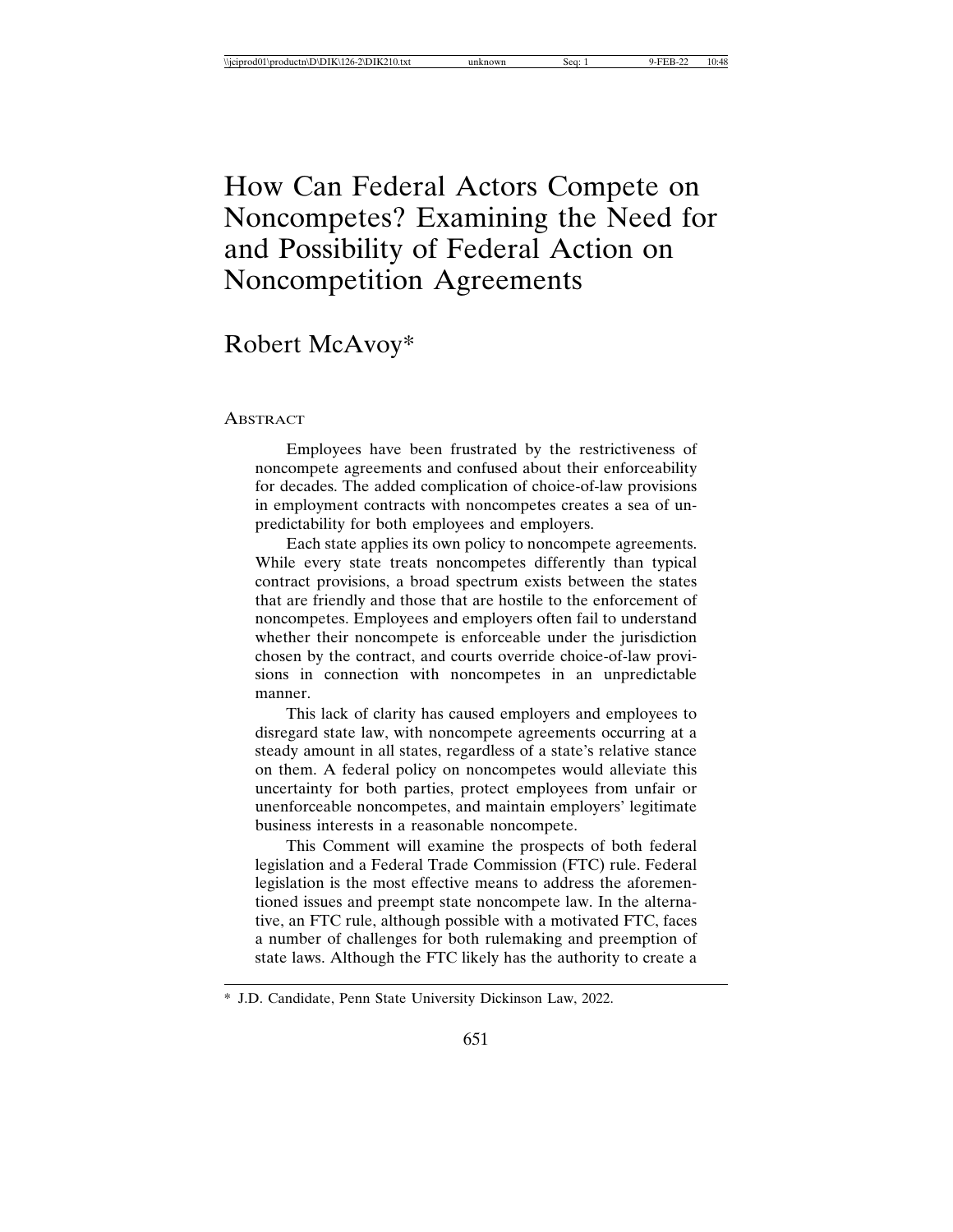beneficial noncompete rule and preempt state law, Congress should be the entity to regulate noncompetes because federal legislation is more likely than an FTC rule to survive legal challenges.

TABLE OF CONTENTS

| L.  |                                            |                                                 | 652                                                      |     |
|-----|--------------------------------------------|-------------------------------------------------|----------------------------------------------------------|-----|
| П.  |                                            |                                                 | 656                                                      |     |
|     | A. Noncompetes: A Controversial Employment |                                                 |                                                          |     |
|     |                                            |                                                 |                                                          | 656 |
|     | B.                                         | Inconsistent State Policies Cause Unpredictable |                                                          |     |
|     |                                            | Outcomes for Employees and Employers            | 658                                                      |     |
|     |                                            | $1_{-}$                                         |                                                          |     |
|     |                                            |                                                 |                                                          | 658 |
|     |                                            |                                                 |                                                          | 658 |
|     |                                            |                                                 | Some States Show Unexpected Levels of<br>$\mathbf{b}$ .  |     |
|     |                                            |                                                 | Noncompete Enforcement                                   | 661 |
|     |                                            | 2.                                              | Choice-of-Law Provisions Create Uncertainty.             | 663 |
|     |                                            | $\mathfrak{Z}$ .                                | <b>Employees and Employers Need Greater</b>              |     |
|     |                                            |                                                 | Predictability and Clarity: A Federal Solution.          | 664 |
|     |                                            |                                                 |                                                          | 666 |
|     | A. Federal Legislation or FTC Rule?        |                                                 |                                                          | 666 |
|     |                                            | 1.                                              |                                                          | 667 |
|     |                                            |                                                 | How Federal Legislation Would Change<br>a.               |     |
|     |                                            |                                                 | Enforcement of Noncompetes                               | 668 |
|     |                                            |                                                 | Would the Legislation Preempt Existing<br>$\mathbf{b}$ . |     |
|     |                                            |                                                 | State Laws?                                              | 670 |
|     |                                            | 2.                                              |                                                          | 673 |
|     |                                            |                                                 | Could the FTC Issue a Rule?<br>a.                        | 673 |
|     |                                            |                                                 | Would an FTC Rule Preempt Existing<br>$\mathbf{b}$ .     |     |
|     |                                            |                                                 | State Laws?                                              | 677 |
|     | $B_{\cdot}$                                |                                                 |                                                          | 682 |
| IV. |                                            |                                                 |                                                          | 682 |

#### I. INTRODUCTION

Christopher Ridgeway worked for Stryker, an international medical technologies corporation incorporated in Delaware with its principal place of business in Michigan.<sup>1</sup> Ridgeway worked for the company in Louisiana.<sup>2</sup> Stryker terminated Ridgeway, then sought to enforce a noncompete agreement he previously signed to prevent him from working for a competitor by suing him in the West-

<sup>1.</sup> Stone Surgical, LLC v. Stryker Corp., 858 F.3d 383, 386–91 (6th Cir. 2017).

<sup>2.</sup> *Id.*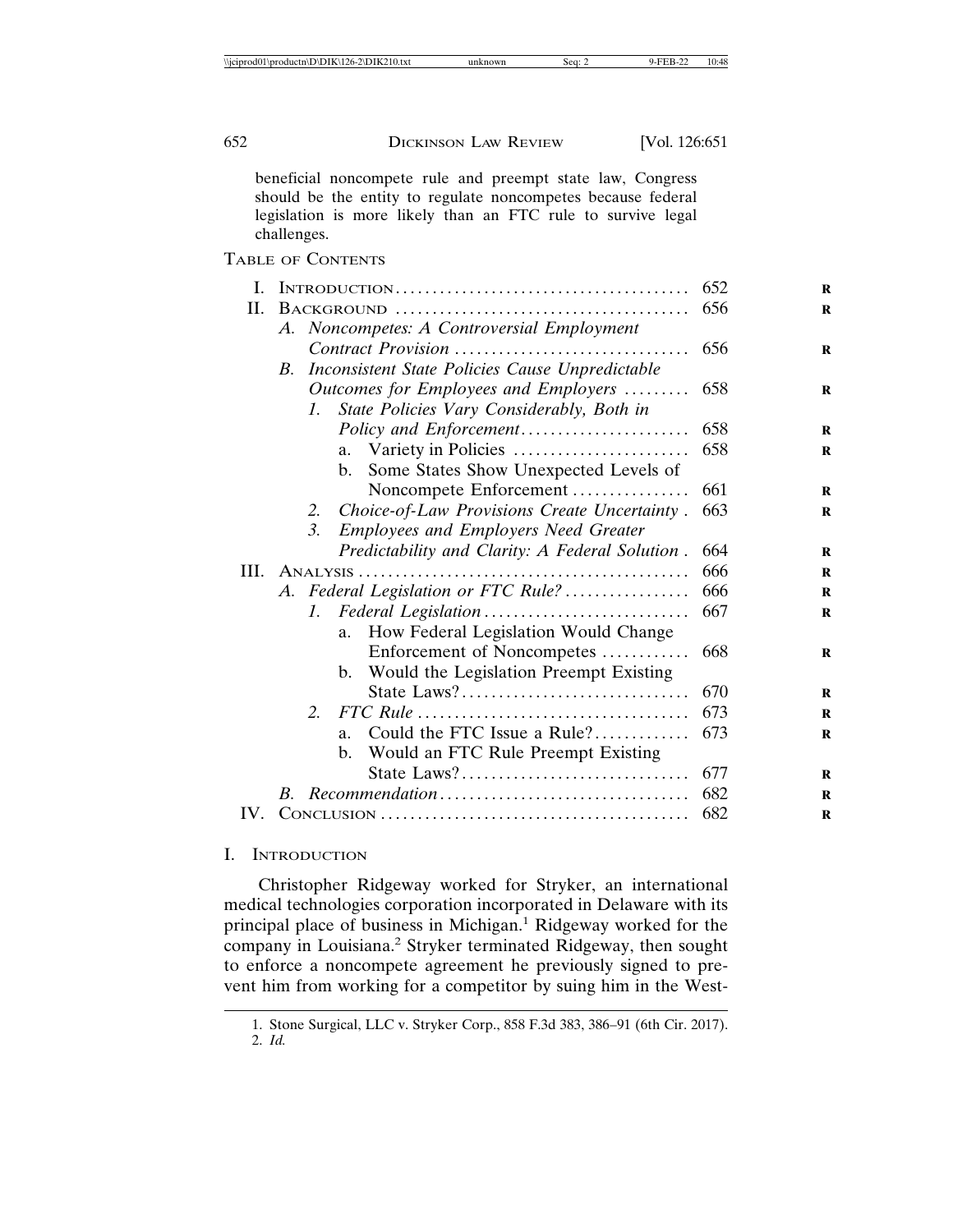ern District of Michigan.<sup>3</sup> The Western District of Michigan, and later the Sixth Circuit, applied Michigan law because the parties had selected Michigan as the forum and governing law for the employment contract.<sup>4</sup> The Sixth Circuit acknowledged that Louisiana law severely restricts noncompetes, but applied Michigan law instead because of the parties' choice-of-law agreement.<sup>5</sup> The court's decision resulted in the enforcement of Ridgeway's noncompete agreement and thereby restricted his freedom to work.<sup>6</sup>

Patrick Miles worked for Nuvasive, Incorporated ("Nuvasive") in California.<sup>7</sup> He left to join a competitor, and Nuvasive responded with a lawsuit in Delaware, where it was incorporated.<sup>8</sup> The parties had agreed their employment contract would be governed by Delaware law, which would enforce a noncompete provision preventing Patrick from joining a competitor.<sup>9</sup> Instead, the Delaware court overrode the choice-of-law provision and applied California law, invalidating the noncompete agreement and allowing Miles to join the competitor.10 California law significantly disfavors noncompetes, and the court found the fundamental public policy of California outweighed Delaware's interest in freedom to contract.<sup>11</sup>

Shashi Batra lived and worked for Estee Lauder Companies in California, but a choice-of-law clause in his employment contract subjected the contract to the law of New York, the location of Estee Lauder's principal place of business.<sup>12</sup> In Batra's case, a New York court applied New York law to enforce the noncompete clause in Batra's employment contract, barring Batra's newfound employment with a competitor.<sup>13</sup> The court acknowledged that the application of New York law and the resultant enforcement of the noncompete agreement ran counter to a fundamental policy of California, but concluded that California's interest in protecting work-

<sup>3.</sup> *Id*.

<sup>4.</sup> *Id.* The Court determined that "Louisiana's interest in protecting its employee from unfair non-compete clauses is not *materially* greater than Michigan's interest in protecting its businesses from unfair competition . . . although Michigan law favors non-competes and Louisiana law severely restricts them[.]" *Id.* at 391.

<sup>5.</sup> *Id.*

<sup>6.</sup> *Id.*

<sup>7.</sup> Nuvasive, Inc. v. Miles, No. 2017-0720-SG, 2019 WL 4010814, at \*2 (Del. Ch. Aug. 26, 2019).

<sup>8.</sup> *Id.*

<sup>9.</sup> *Id.*

<sup>10.</sup> *Id.* at 7.

<sup>11.</sup> CAL. BUS. & PRO. CODE § 16600 (1941) (prohibiting most noncompetes); *Nuvasive*, 2019 WL 4010814, at \*1.

<sup>12.</sup> Estee Lauder Co. v. Batra, 430 F. Supp. 2d 158, 161–63 (S.D.N.Y. 2006). 13. *Id.*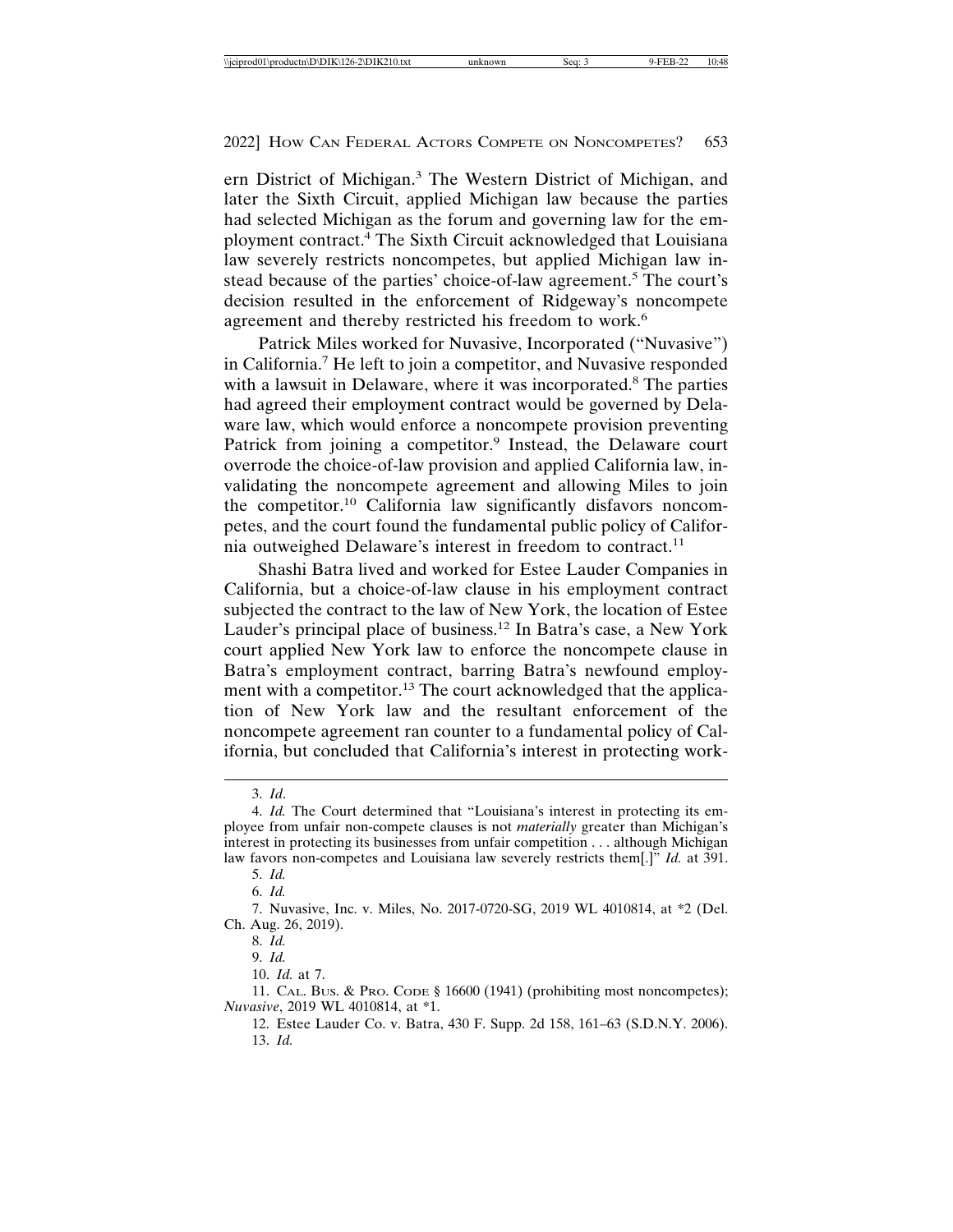ers was not materially greater than New York's interest in protecting companies.<sup>14</sup>

Noncompete agreements, nondisclosure agreements, and nonsolicitation agreements, which are known collectively as restrictive covenants, are designed to protect the employer's business interests during and after employment, but noncompetes come at a cost for the employee and business competitors.<sup>15</sup> A noncompete typically restricts an employee's post-employment movement to the employer's competitors within a specific geographic area and time period.16

A choice-of-law provision in an employment contract is an agreement between the employer and employee selecting which state's laws will govern enforcement of their contract.17 In many cases, these provisions require the contract to be governed by the law of a different state than the state where the employment takes place.18 Employment contracts may also contain forum selection clauses that require the contract to be litigated in a specific state.<sup>19</sup>

Noncompete agreements accompanied by choice-of-law provisions yield unpredictable results.20 Throughout the 50 states lies a

18. *See, e.g.,* Stone Surgical, LLC v. Stryker Corp., 858 F.3d 383, 386–91 (6th Cir. 2017) (applying Michigan law in a Michigan court because of choice-of-law and forum selection clauses despite the employment occurring in Louisiana).

19. *See, e.g.*, *Martin*, 2008 WL 5220283, at \*1 ("Any suit or proceeding arising out of or related to this Agreement shall be commenced only in a state court located in McHenry County, Illinois or a federal court located in Rockford Illinois, and each party to this Agreement hereby consents to the exclusive jurisdiction of such courts.").

20. Larry E. Ribstein, *From Efficiency to Politics in Contractual Choice of Law*, 37 GA. L. REV. 363, 376 (2003) (finding that nonenforcement of choice-oflaw provisions in employment contracts was most common in cases involving noncompete agreements). An Ohio judge famously referred to noncompete jurisprudence as "a sea—vast and vacillating, overlapping and bewildering. One can fish out of it any kind of strange support for anything, if he lives so long." Arthur Murray Dance Studios of Cleveland. v. Witter, 105 N.E.2d 685, 687 (Ohio C.P. Cuyahoga Cnty. 1952).

<sup>14.</sup> *Id.* at 173.

<sup>15.</sup> *See, e.g.*, Norman D. Bishara & Evan Starr, *The Incomplete Noncompete Picture*, 20 LEWIS & CLARK L. REV. 497, 504–05 (2016) (listing the various types of restrictive covenants and noting the negative impacts noncompetes have on employees and competitors); *see also infra* Section II.A (discussing how noncompetes can be harmful to employees and business competitors).

<sup>16.</sup> *See, e.g.*, Evan Starr, JJ Prescott, & Norman D. Bishara, *Noncompete Agreements in the U.S. Labor Force*, J.L. & ECON. 1 (2021) [hereinafter *Labor Force*] (explaining that noncompetes are typically limited by time and geography).

<sup>17.</sup> *See, e.g.*, Martin v. Stassen Ins. Agency, Inc., 2008 WL 5220283, at \*1 (Wis. Ct. App. Dec. 16, 2008) ("This Agreement shall be governed in all respects, whether as to validity, construction, capacity, performance, or otherwise, by the laws of the State of Illinois.").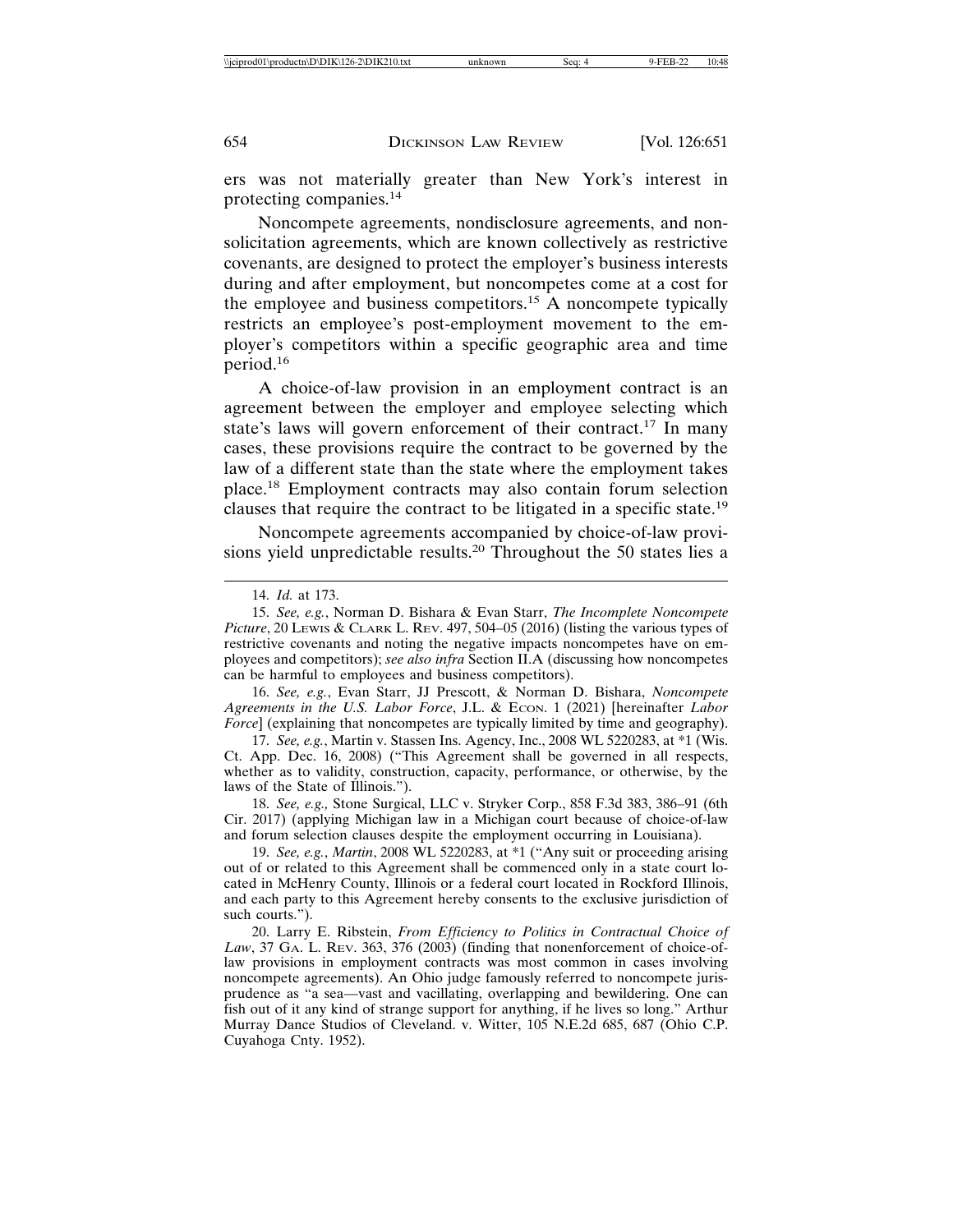wide spectrum of laws governing noncompetes.<sup>21</sup> Employers, who write the noncompete provisions and tend to control the terms, including choice-of-law provisions and forum selection, will often choose a governing body of law that they expect will uphold the noncompete.22 Sometimes, the employer's attempt to select a favorable law fails, and the forum court casts aside the choice-oflaw provision to invalidate the noncompete under the law of the state where the employment took place.<sup>23</sup> Alternatively, courts often uphold the employment contract's choice-of-law provision, justifying the efforts of the employer, who generally controls the state chosen in a choice-of-law provision, and confusing the employee, who may not have been aware of the provision.<sup>24</sup> Employers take advantage of this lack of clarity by pressuring their employees to sign noncompetes regardless of whether the agreement would be enforceable in either jurisdiction.<sup>25</sup>

22. *See e.g.*, Rachel Arnow-Richman, *Cubewrap Contracts and Worker Mobility: The Dilution of Employee Bargaining Power via Standard Form Noncompetes*, 2006 MICH. ST. L. REV. 963, 978 (2006) (noting that employers routinely provide noncompetes after the employment has been accepted, creating the illusion for the employee that the noncompete is simple routine paperwork); Ravetto v. Triton Thalassic Tech., Inc., 941 A.2d 309, 325 (Conn. 2008) ("[T]he employer usually drafts the employment agreement."); Timothy P. Glynn, *Interjurisdiction Competition in Enforcing Noncompetition Agreements: Regulatory Risk Management and the Race to the Bottom*, 65 WASH. & LEE L. REV. 1381, 1422 (2008) ("Employers typically are the first movers in [noncompete] litigation—they sue, alleging breach of contract and related claims. Firms therefore have a much greater ability in this context . . . to control the judicial forum[.]"); *id.* at 1389 ("[In] employment law . . . management typically chooses the terms governing [the employment relationship."); *id.* at 1399 ("Managers . . . have strong incentives to control legal risks through the selection of favorable state law.").

23. *See, e.g.*, Nuvasive, Inc. v. Miles, No. 2017-0720-SG, 2019 WL 4010814 (Del. Ch. Aug. 26, 2019) (overriding a Delaware choice-of-law provision because the noncompete agreement was counter to California public policy).

24. *See, e.g.*, Curtis 1000 v. Suess*,* 24 F.3d 941, 948 (7th Cir. 1994) (overturning district judge's finding that a Delaware-governed noncompete would be repugnant to Illinois public policy and therefore enforcing the noncompete using the chosen Delaware law); *see also supra* note 22 and accompanying text.

25. *See* Evan Starr, J.J. Prescott, & Norman Bishara, *The Behavioral Effects of (Unenforceable) Contracts*, J.L., ECON. & ORG. 633, 665–66 (2020) (hereinafter *Behavioral Effects*) (finding that noncompetes often prevent employee movement about the workforce regardless of whether the noncompete would be enforceable in court); Rachel Arnow-Richman, *The New Enforcement Regime: Revisiting the Law of Employee Competition (and the Scholarship of Professor Charles Sullivan) with 2020 Vision*, 50 SETON HALL L. REV. 1223, 1232, n.35 (2020) (noting that many noncompetes would likely be unenforceable if taken to court); J.J. Prescott, Norman D. Bishara, & Evan Starr, *Understanding Noncompetition Agreements:*

<sup>21.</sup> *See* Norman D. Bishara, *Fifty Ways to Leave Your Employer: Relative Enforcement of Covenants Not to Compete, Trends, and Implications for Employee Mobility Policy*, 13 U. PA. J. BUS. L. 751, 778–79 (2011) (detailing the spectrum of approaches taken by states).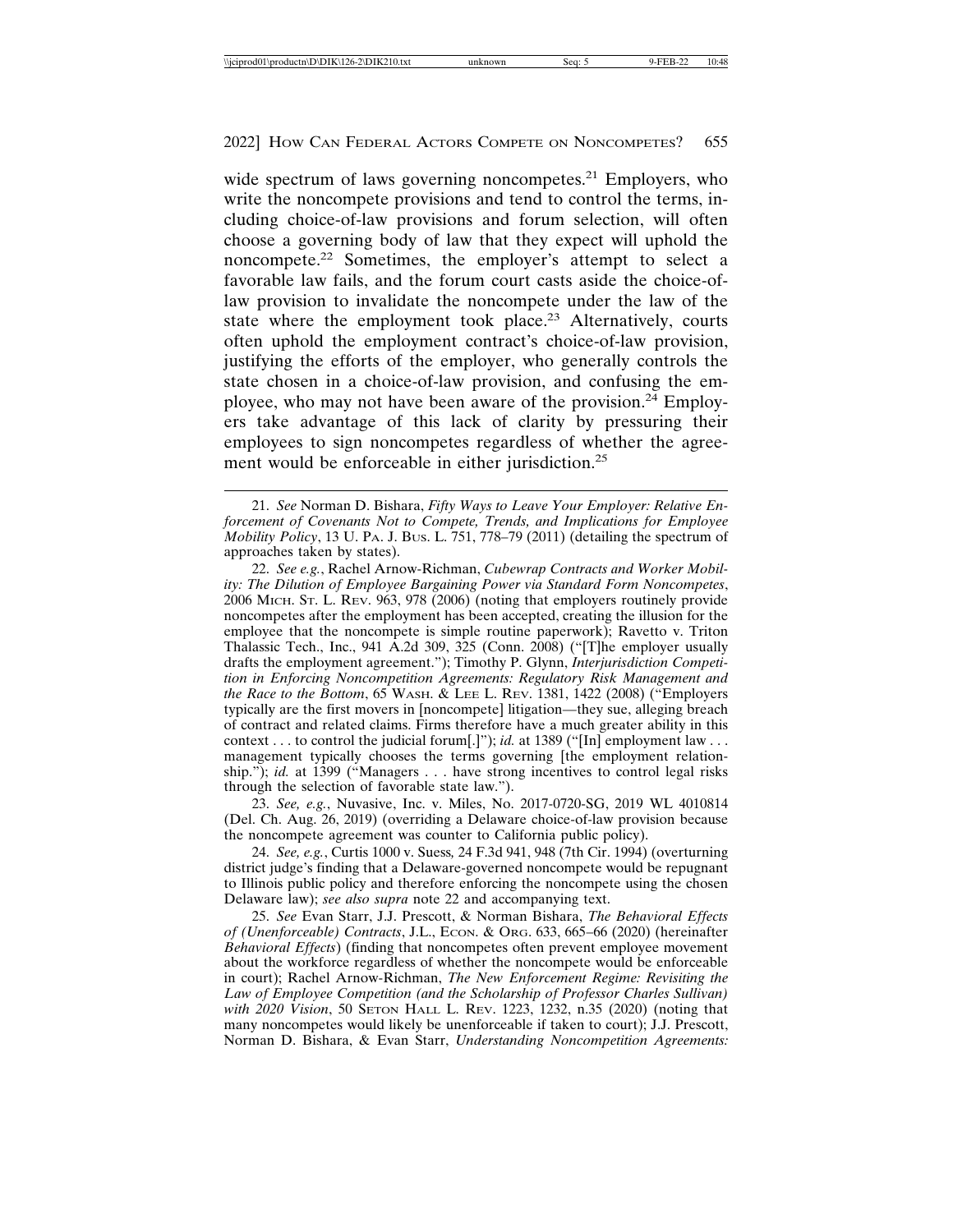This Comment will address the uncertainty faced by both employees and employers in the existing noncompete-choice-of-law framework and argue that the existing body of law creates an unnecessary level of unpredictability that can be costly for employers and even more costly for employees.

A federal standard for noncompetes would provide clarity and predictability to employees and employers. This federal standard should generally prohibit noncompetes except in certain limited circumstances. Federal legislation would be effective at solving the existing problems with noncompetes and would preempt state laws, while a rule issued by the Federal Trade Commission (FTC) would face significantly more hurdles that could undermine its effectiveness.26 While an FTC rule would have the force of law and preempt state noncompete laws, a variety of legal battles could sabotage the FTC rule.<sup>27</sup> Because of these risks, federal legislation is the best means to reduce uncertainty and protect employees from exploitative noncompete policies without completely diminishing an employer's legitimate business interests in noncompete clauses.

#### II. BACKGROUND

#### *A. Noncompetes: A Controversial Employment Contract Provision*

Noncompetes harm employees by restricting their freedom to move about the workforce.<sup>28</sup> Without freedom of movement, em-

26. *See infra* Section III (analyzing the potential effectiveness of federal legislation to provide uniformity and the potential hurdles FTC rulemaking may face).

*The 2014 Noncompete Survey Project*, 2016 MICH. ST. L. REV. 369, 460–62 (2016) (finding that a state's tendency to favor or disfavor noncompetes has no impact on whether employers use noncompetes in their employment contracts).

<sup>27.</sup> *See infra* Section III.A.2 (analyzing the feasibility and potential effectiveness of an FTC rule).

<sup>28.</sup> *See* Norman D. Bishara, Kenneth J. Martin, & Randall S. Thomas, *An Empirical Analysis of Noncompete Clauses and Other Restrictive Postemployment Covenants*, 68 VAND. L. REV. 1, 51 (2015) (showing employers use noncompetes and other restrictive covenants "to impede the postemployment mobility of key employees"); Bishara & Starr, *supra* note 15, at 505 ("[Noncompetes restrict] an individual worker's otherwise free choice of leaving one employer to join another competing employer."); *see also Hearings to Examine Noncompete Agreements and American Workers, Including S.124 to Amend the Fair Labor Standards Act of 1938 to Prevent Employers from Using Non-compete Agreements in Employment Contracts for Certain Non-exempt Employees, and S.2614, to Prohibit Certain Noncompete Agreements Before the S. Small Bus. and Entrepreneurship Comm.*, 116th Cong. (2019) (statement of Keith A. Bollinger). Mr. Bollinger told the committee his story, in which he left a failing company that cut his pay twice to join a competitor offering him his dream job as an operations manager. *Id.* His previous employer used his noncompete to remove him from that position, and his career suffered for years as a result. *Id.*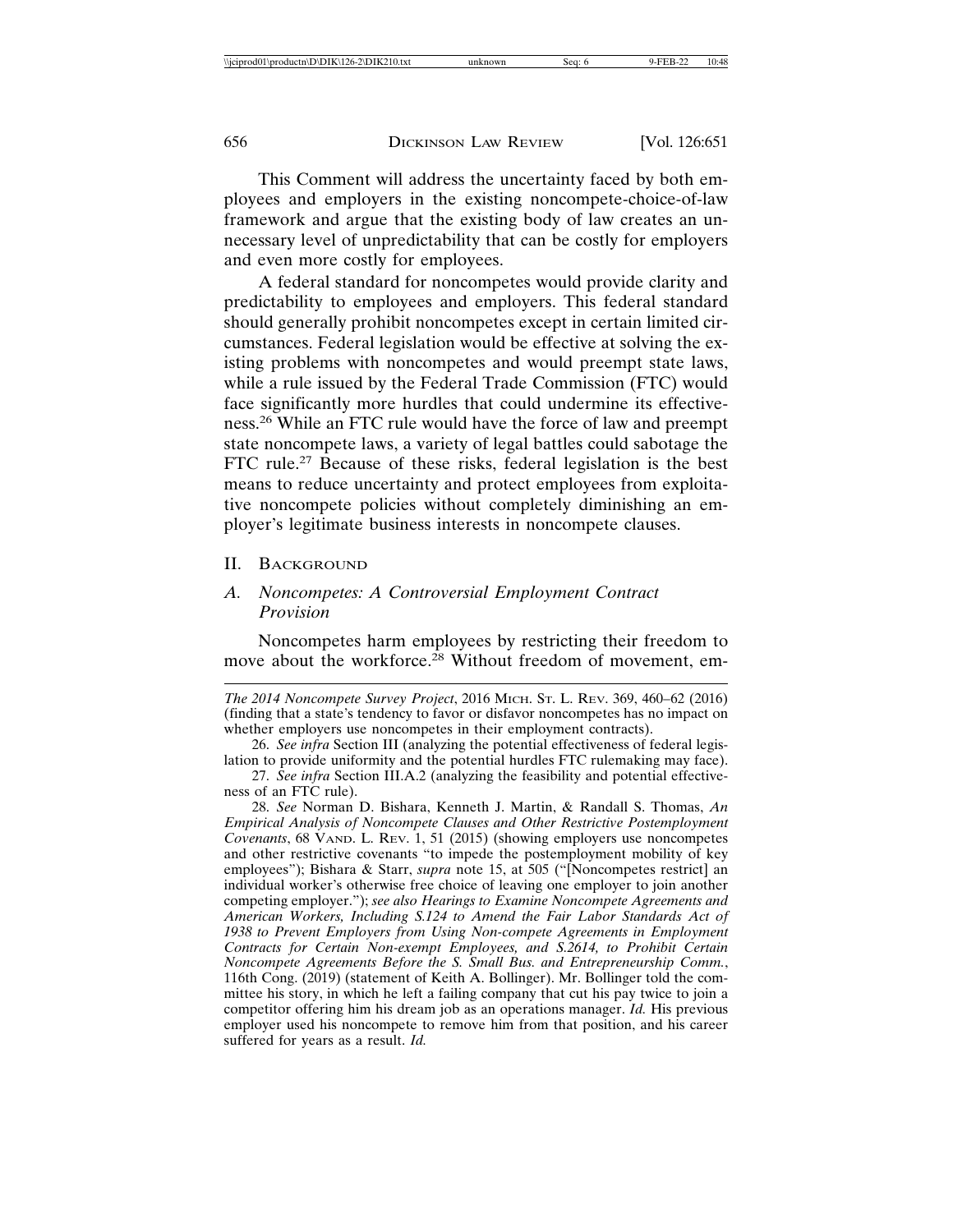ployees face limitations on their ability to pursue higher wages and better opportunities in their occupations.<sup>29</sup>

Despite this restriction on employee mobility, there are specific instances in which noncompete agreements make sense for the employment relationship.<sup>30</sup> For example, noncompetes are often used during the sale of a business or dissolution of a partnership to protect the goodwill and integrity of the sale.<sup>31</sup> Further, proponents of noncompetes note that employers are more willing to invest in specialized training and divest valuable information to employees without the threat of an employee moving to a competitor.<sup>32</sup> Others justify noncompetes as a means for employees to negotiate higher salaries and benefits in exchange for agreeing to restrict future movement.<sup>33</sup> However, only 10 percent of employees with noncompetes report attempting to negotiate the terms of their noncompete, and more than 30 percent learn about their noncompete only *after* they have accepted the job. $34$ 

In the cases of high-level employees with access to valuable trade secrets, noncompetes protect an employer's legitimate business interests in their investment in the employee's human capital, and high-wage employees generally receive a negotiated compensation boost in exchange for such a restriction on their future movement.<sup>35</sup> On the other end of the spectrum, noncompetes frequently appear among low-wage employees who lack protectable information that would justify the noncompete, and these employees usu-

29. *See, e.g.*, Bishara & Starr, *supra* note 15, at 505. The authors note: [The advantage to the employer] comes at a cost for the individual employee and harms specific business competitors by denying them access to valuable talent, ideas, and skills. There may also be costs for the economy and harm to the creation of positive spillovers, like innovation and new venture creation.

*Id.*

30. *See id.* at 505 (explaining arguments in favor of certain noncompetes).

31. *Id.* at 505. California, which generally prohibits noncompetes, allows them in connection with a sale of a business. CAL. BUS. & PRO. CODE § 16601 (1941); *see* Alliant Ins. Serv., Inc. v. Gaddy, 72 Cal. Rptr. 3d 259, 266–68 (Cal. Ct. App. 2008) ("The reason for this exception . . . is to prevent the seller from depriving the buyer of the full value of its acquisition, including the sold company's goodwill . . . The sold business's goodwill is the expectation of that patronage which has become an asset of the business.") (internal quotations and citations omitted).

32. *See Labor Force*, *supra* note 16, at 1 (explaining the arguments in favor of noncompete agreements).

33. *See* Jonathan M. Barnett & Ted Sichelman, *The Case for Noncompetes*, 87 U. CHI. L. REV. 953, 1036-37 (2020) (detailing how an employee may demand compensation in exchange for the noncompete before or during the course of their employment).

34. *Labor Force*, *supra* note 16, at 8.

35. *Id.* at 15.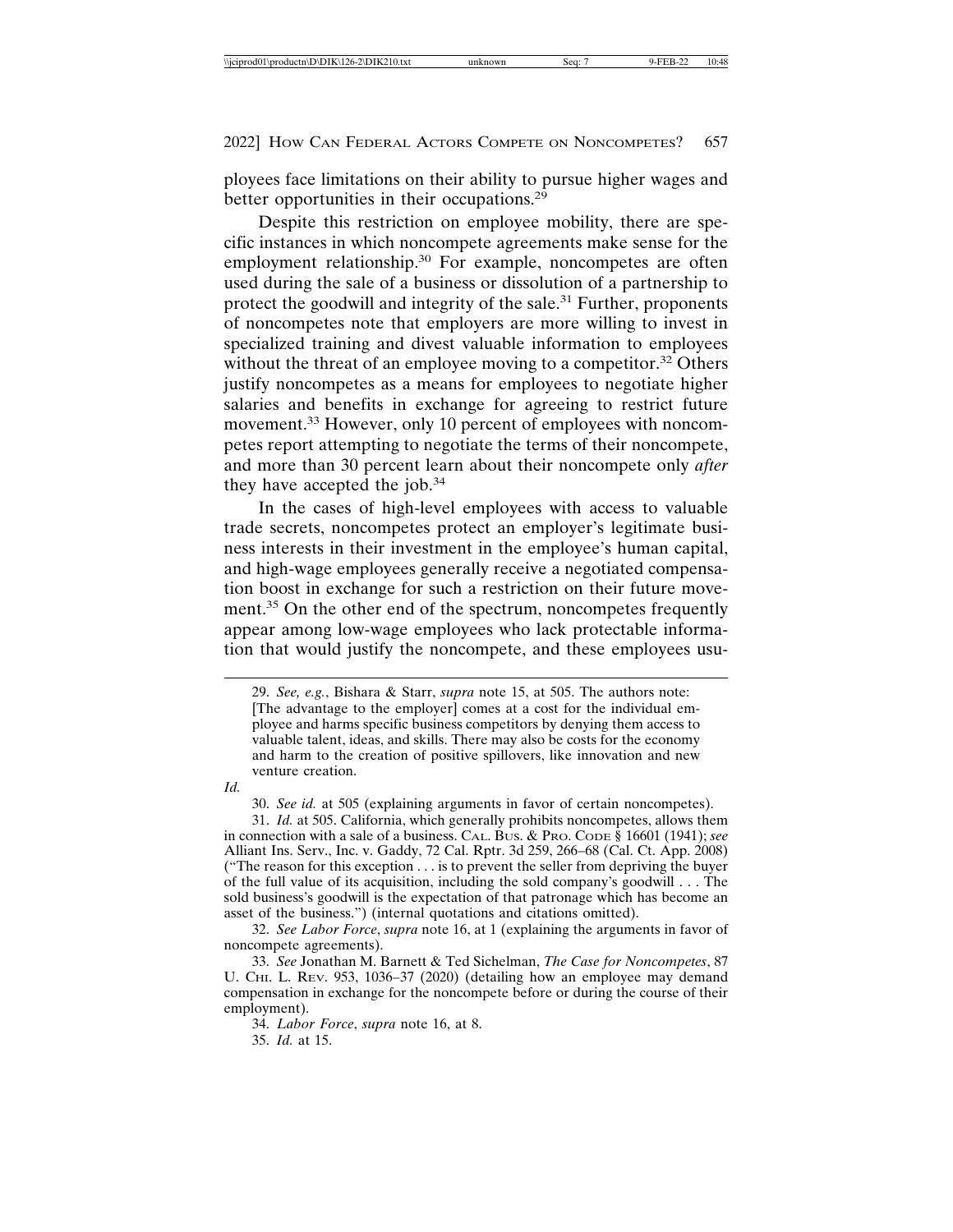ally do not negotiate or receive anything of value in exchange for their noncompete.<sup>36</sup>

Jimmy John's sandwich chain made national news for subjecting its low-wage sandwich makers to noncompetes; after a string of lawsuits resulting in settlements with state Attorneys General, Jimmy John's agreed to notify its employees that the noncompetes were unenforceable, but low-wage workers still find themselves subjected to noncompetes in many instances.<sup>37</sup> Employers' motivations for these noncompetes can be anticompetitive in nature, aiming to limit industry wage growth, depress the employment market for competitors, and preempt potential competition from departing employees.38

- *B. Inconsistent State Policies Cause Unpredictable Outcomes for Employees and Employers*
- *1. State Policies Vary Considerably, Both in Policy and Enforcement*
- a. Variety in Policies

State courts and legislatures recognize the potential for certain noncompetes to be contracts of adhesion that negatively impact individual workers and the greater labor market.<sup>39</sup> Accordingly, each

37. Press Release, Eric T. Schneiderman, Attorney General of New York, A.G. Schneiderman Announces Settlement With Jimmy John's To Stop Including Non-Compete Agreements In Hiring Packets (June 22, 2016) (on file with the New York State Office of Attorney General); Press Release, Lisa Madigan, Attorney General of Illinois, Madigan Announces Settlement with Jimmy John's For Imposing Unlawful Noncompete Agreements (December 7, 2016) (on file with the Illinois Attorney General); Robert E. Entin, *That Was Fast: Jimmy John's Nixes Non-Competes*, NAT'L L. REV. (Dec. 14, 2016), https://bit.ly/3CE5qYR.

38. *See Labor Force*, *supra* note 16, at 2; ALAN KRUEGER, ALAN & ERIC POSNER, A PROPOSAL FOR PROTECTING LOW-INCOME WORKERS FROM MONOP-SONY AND COLLUSION 1 (2018), https://bit.ly/3Bqldcl [https://perma.cc/JGP9- BTTY]; MATT MARX, REFORMING NON-COMPETES TO SUPPORT WORKERS 4 (2018), https://bit.ly/3GwnZ3s [https://perma.cc/LD3J-QMJ9].

39. *See, e.g.*, Watson v. Waffle House, Inc., 324 S.E.2d 175, 177 (Ga. 1985) ("The rationale behind the distinction [between employment noncompetes and noncompetes stemming from a sale of business] is that a contract of employment inherently involves parties of unequal bargaining power to the extent that the re-

<sup>36.</sup> *Id.*; *see also* Steven Greenhouse, *Noncompete Clauses Increasingly Pop Up in Array of Jobs*, N.Y. TIMES (June 8, 2014), https://nyti.ms/2XMdNla [https:// perma.cc/2P67-FL5Y] (reporting on noncompetes for camp counselors, yoga instructors, event planners, and even college interns). Low-wage noncompetes are prevalent and impactful enough that one study found Oregon's 2008 ban on hourly and low-wage noncompetes increased hourly wages for all hourly workers by "2.2- 3.1 percent on average, with effects as great as 6 percent over a [7]-year period." Michael Lipsitz & Evan Starr, *Low-Wage Workers and the Enforceability of Non-Compete Agreements*, MGMT. SCI., Apr. 2021, at 4.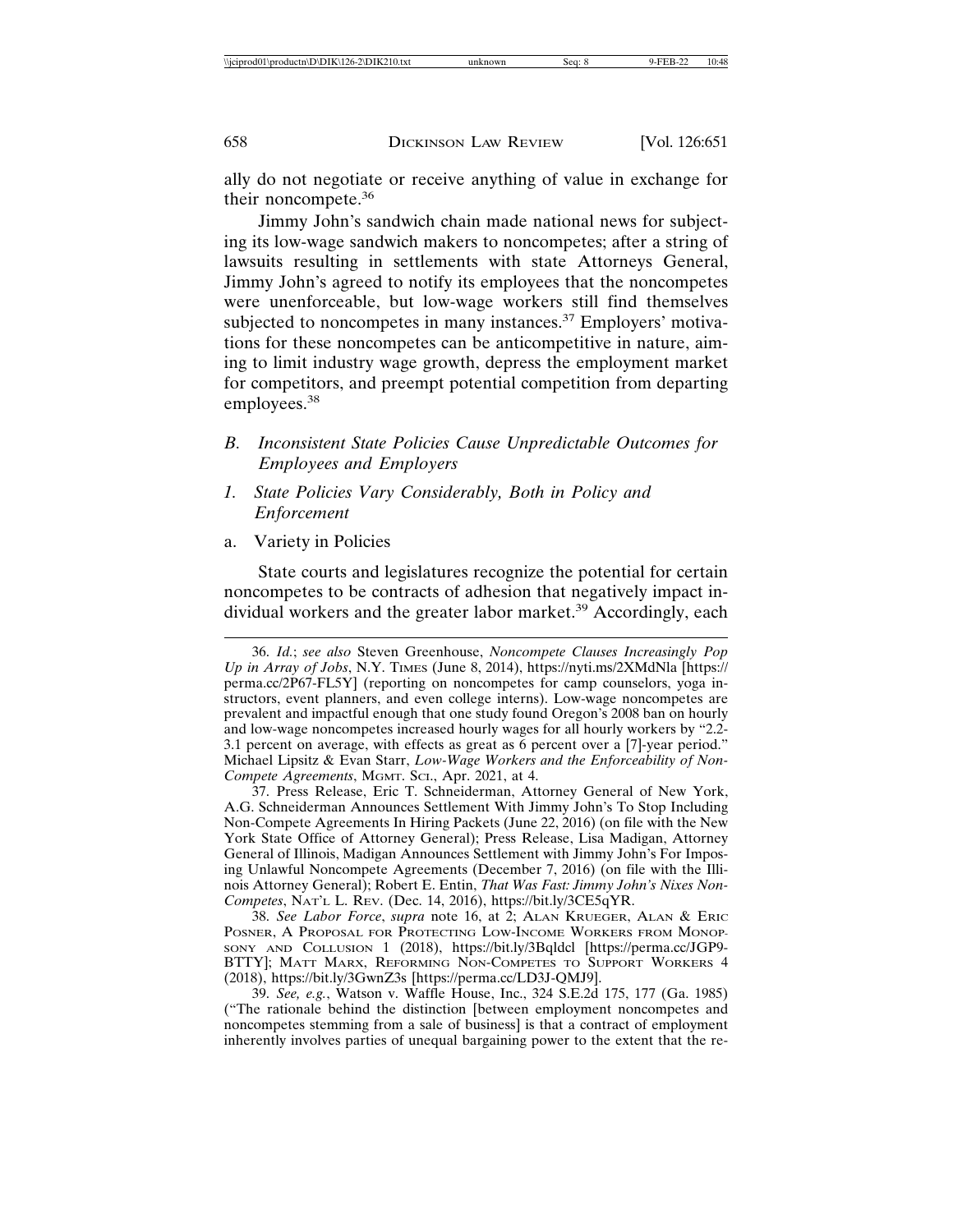state has a policy specific to noncompetes, but state noncompete policies vary both in form and effect.<sup>40</sup> Without a uniform model law for noncompete agreements, each state has been left to create its own policy, either through statutes, regulations, or common law.<sup>41</sup> The positions from which jurisdictions evaluate noncompete law can be grouped into four categories: $42$  (1) At one extreme, California and North Dakota statutes ban traditional employment noncompete agreements.43 (2) The next group, the largest of the four and including Illinois, New York, and Virginia, is "affirmatively hostile" to noncompete agreements by judicially disfavoring them in many instances. $44$  (3) A smaller group of states strives for a neutral balance between the interests of employers and employees.45 (4) Lastly, some states treat noncompete agreements as

40. *See Restrictive Covenants in Employment*, HEINONLINE, https://bit.ly/ 2YH8osQ [https://perma.cc/VNk8-DSEL] (last visited Oct. 30, 2021) (providing an overview of each state's noncompete policies as of 2019).

41. *See id.* (listing each state's noncompete policy as of 2019).

42. Michael Selmi, *Trending and the Restatement of Employment Law's Provisions on Employee Mobility: Essay*, 100 CORNELL L. REV. 1369, 1379 (2015).

43. CAL. BUS. & PRO. CODE § 16600 (1941); N.D. CENTURY CODE § 9-08-06.

44. Selmi, *supra* note 42, at 1379; *see, e.g.*, Reliable Fire Equip. Co. v. Arredondo, 940 N.E.2d 153, 165 (Ill. App. Ct. 2010) ("One of the oldest and best established of the policies developed by courts is that against restraint of trade.") (internal quotations omitted); BDO Seidman v. Hirshberg, 712 N.E.2d 1220, 1223 (N.Y. 1999) ("In general, we have strictly applied the rule [of reasonableness] to limit enforcement of broad restraints on competition."); Motion Control Sys., Inc. v. East, 546 S.E.2d 424, 425 (Va. 2001) ("Covenants not to compete are restraints on trade and accordingly disfavored . . . . The Employer bears the burden to show that the restraint is reasonable and no greater than necessary to protect the employer's legitimate business interests."). Illinois passed a new, more restrictive noncompete law that will become effective in 2022. Ill. Laws, Amendment 1 to SB 672 (2021). This Comment's analysis of Illinois focuses on its noncompete law prior to 2022.

45. Selmi, *supra* note 42, at 1379; *see, e.g.*, Cmty. Hosp. Grp., Inc. v. More, 869 A.2d 884, 896–97 (N.J. 2005). The New Jersey court said:

[New Jersey's test] requires us to determine whether (1) the restrictive covenant was necessary to protect the employer's legitimate interests in enforcement, (2) whether it would cause undue hardship to the employee, and (3) whether it would be injurious to the public. Depending upon the results of that analysis, the restrictive covenant may be disregarded or given complete or partial enforcement to the extent reasonable under the circumstances.

*Id.* (internal citations omitted); *see also* KidsKare, P.C. v. Mann, 350 P.3d 1228, 1231 (N.M. Ct. App. 2015). The New Mexico court stated:

Covenants not to compete that restrict employment present competing principles: the freedom to contract and the freedom to work . . . Covenants not to compete with reasonable restraints will be enforced when

sult is often a contract of adhesion."); CAL. Bus. & PRO. CODE § 16600 (1941) ("Except as provided in this chapter, every contract by which anyone is restrained from engaging in a lawful profession, trade, or business of any kind is to that extent void.").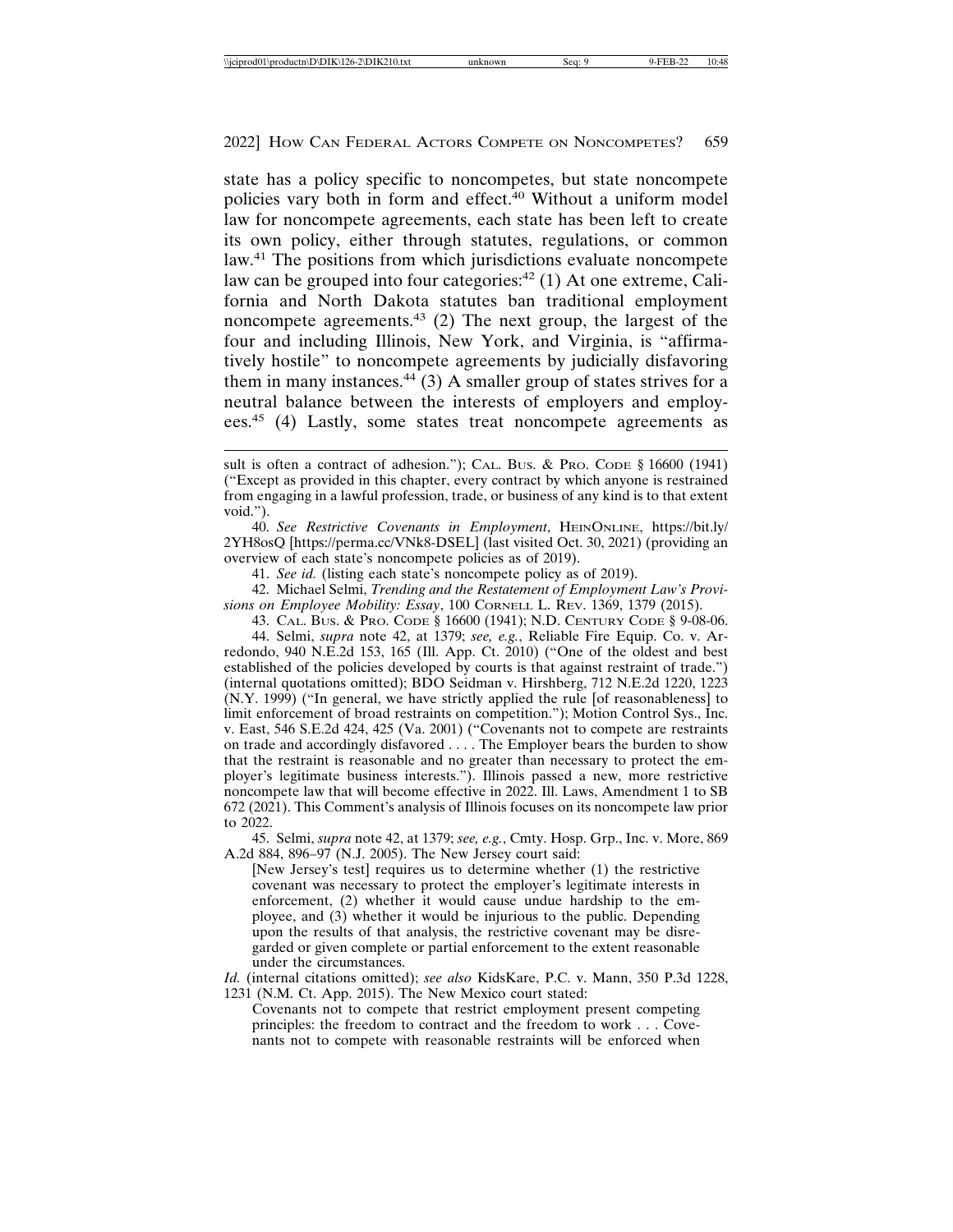typical agreements between two consenting parties.<sup>46</sup>

Courts also take a variety of approaches to an overbroad noncompete.47 In some states, courts "blue pencil," or rewrite, illegal noncompetes to maintain them in conformance with the state's restrictions.48 In other states, courts only enforce the reasonable parts of a noncompete if they are grammatically intact after removal of the invalid parts.<sup>49</sup> Other states invalidate overbroad employment noncompetes outright due to the fact that the "blue pencil doctrine" can encourage employers to write overly broad noncompetes with the knowledge that a court would merely amend them rather than striking them down.<sup>50</sup>

Regardless of how strongly states oppose noncompetes, most jurisdictions employ some form of a "reasonableness" test to assess noncompete agreements.<sup>51</sup> However, states vary widely in which

*Id.* (internal citations omitted).

46. *Id.* at 1378; *see, e.g.*, Marsh USA Inc. v. Cook, 354 S.W.3d 764, 768–69 (Tex. 2011) (analyzing noncompete agreements in Texas with the viewpoint that they are simply another form of contract between two consenting parties); FLA. STAT. §542.335 (b)–(c) (2016) (permitting noncompete agreements that serve a legitimate business interest—including a long yet inexhaustive list of legitimate business interests—and allowing courts to blue pencil, or amend, unreasonable noncompetes into a permissible restrictive covenant). Judge Posner of the Seventh Circuit has suggested that courts should treat noncompetes like any other contract. Outsource Int'l, Inc. v. Barton, 192 F.3d 662, 669–71 (7th Cir. 1999) (Posner, J., dissenting).

47. STEVEN L. WILLBORN ET AL., EMPLOYMENT LAW 369 (6th ed. 2017).

48. *See, e.g.*, Davies & Davies Agency, Inc. v. Davies, 298 N.W.2d 127, 131 n.1 (Minn. 1980).

49. *See, e.g.*, Timenterial, Inc. v. Dagata, 277 A.2d 512, 514–15 (Conn. Super. Ct. 1971).

50. *See, e.g.*, White v. Fletcher/Mayo/Assoc., Inc., 303 S.E.2d 746, 748 n.2 (Ga. 1983) ("If severance is generally applied, employers can fashion truly ominous covenants with confidence that they will be pared down and enforced when the facts of a particular case are not unreasonable. This smacks of having one's employee's cake, and eating it too.") (quoting Harlan M. Blake, *Employee Agreements Not to Compete*, 73 HARV. L. REV. 625, 682–83 (1960)). Wisconsin has statutorily rejected the blue pencil doctrine. WIS. STAT. § 103.465 (2016) ("Any covenant, described in this section, imposing an unreasonable restraint is illegal, void, and unenforceable even as to any part of the covenant or performance that would be a reasonable restraint.").

51. *See* Thomas Reuters, *Non-Compete Agreements, 50 State Statutory Surveys: Employment: Private Employment*, WESTLAW, 0060 Surveys 23 (Nov. 2020) (showing many states that require a reasonableness test); *see also, e.g.*, Insulation Corp. of America v. Brobston, 667 A.2d 729, 733 (Pa. 1995) ("In order for a 'non-competition' covenant to be enforceable, it must . . . be reasonably limited in both time and territory.") (internal citations omitted); Motion Control Sys., Inc. v.

they are not against public policy, and any detriment to the public interest in the possible loss of the services of the convenator is more than offset by the public benefit arising out of the preservation of the freedom of contract.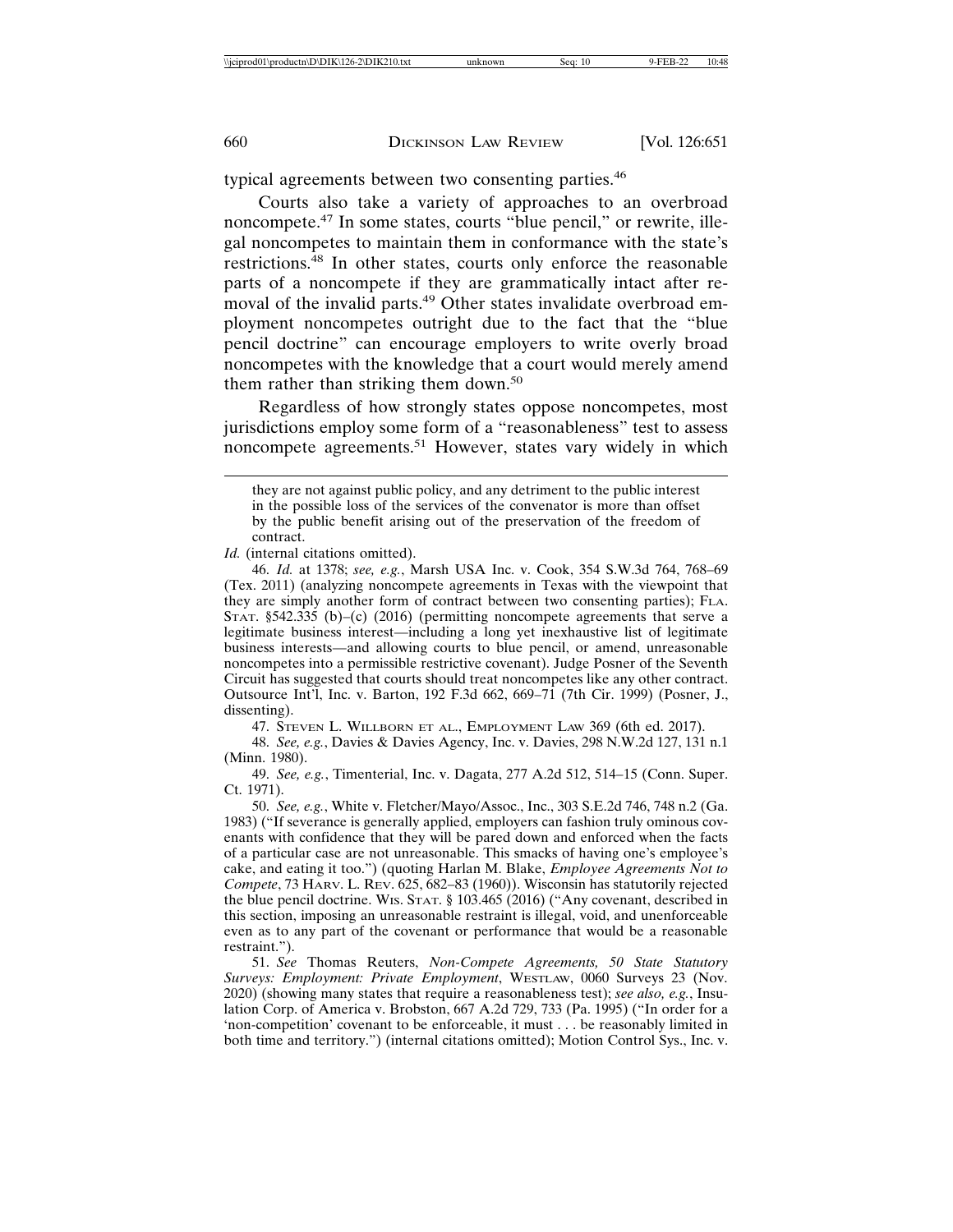factors they consider and whether to start the analysis with a presumption in favor of or against the noncompete. $52$ 

b. Some States Show Unexpected Levels of Noncompete Enforcement

Inconsistencies exist between the apparent strength of a state's noncompete policy based on its language and its actual strength as enforced by courts. One might expect states with more restrictive noncompete policies to enforce noncompete agreements less often in court. This logic proves true for some states, such as California and North Dakota; their statutes ban most noncompetes, and courts accordingly almost never enforce noncompetes.<sup>53</sup>

Meanwhile, other states show unexpected patterns in noncompete enforcement.54 For example, Texas grades low in enforceability of noncompetes, only surpassing ten other states, despite the fact that its policy seems relatively accepting of noncompetes at face value.55 On the other hand, the language of Colorado's noncompete law<sup>56</sup> is stricter than that of most states, but Colorado grades in the

53. *See* Prescott, Bishara, & Starr, *supra* note 25, at 459 (reproducing Evan Starr, Consider This: Firm-Sponsored Training and the Enforceability of Covenants Not to Compete 16–17 (Nov. 5, 2015) (unpublished manuscript) (investigating the impact of noncompetes on firm investments in employee training and showing the level of enforcement in all fifty states)).

54. *See infra* Section II.B.1.b (detailing inconsistencies between perceived policy strength and actual enforcement by courts in various states).

55. *See* Prescott, Bishara, & Starr, *supra* note 25, at 459 (showing Texas's enforceability index ranks 41st out of 51 states). Starr quantified enforcement intensity using confirmatory factor analysis. *Id.*; *see also* Marsh USA Inc. v. Cook, 354 S.W.3d 764, 768–69 (Tex. 2011) (analyzing noncompete agreements with the viewpoint that they are simply another form of contract between two consenting parties).

56. *See* COLO. REV. STAT. § 8-2-113 (2016). The statute states:

It shall be unlawful to use force, threats, or other means of intimidation to prevent any person from engaging in any lawful occupation at any place he sees fit. . . . Any covenant not to compete which restricts the right of any person to receive compensation for performance of skilled or

East, 546 S.E.2d 424, 425–26 (Va. 2001) ("The restraint . . . must be reasonable in light of sound public policy.").

<sup>52.</sup> *Compare* Illinois Freedom to Work Act, 820 ILL. COMP. STAT. 90 (2017) (requiring a noncompete to overcome three hurdles to be considered reasonable), *and* Reed, Roberts Assoc., Inc. v. Strauman, 353 N.E.2d 590 (N.Y. 1976) ("Generally[,] negative covenants restricting competition are enforceable only to the extent that they satisfy the overriding requirement of reasonableness."), *with* FLA. STAT. § 542.335 (b)–(c) (2016) (permitting noncompete agreements that serve a legitimate business interest, including a long yet inexhaustive list of legitimate business interests). *See also* Bishara, *supra* note 21, at 773 ("What one set of state courts deem a reasonable restriction on the employee's activities may indeed vary significantly from a court's application of the same standard in another jurisdiction. States also vary in what they consider a protectable interest.").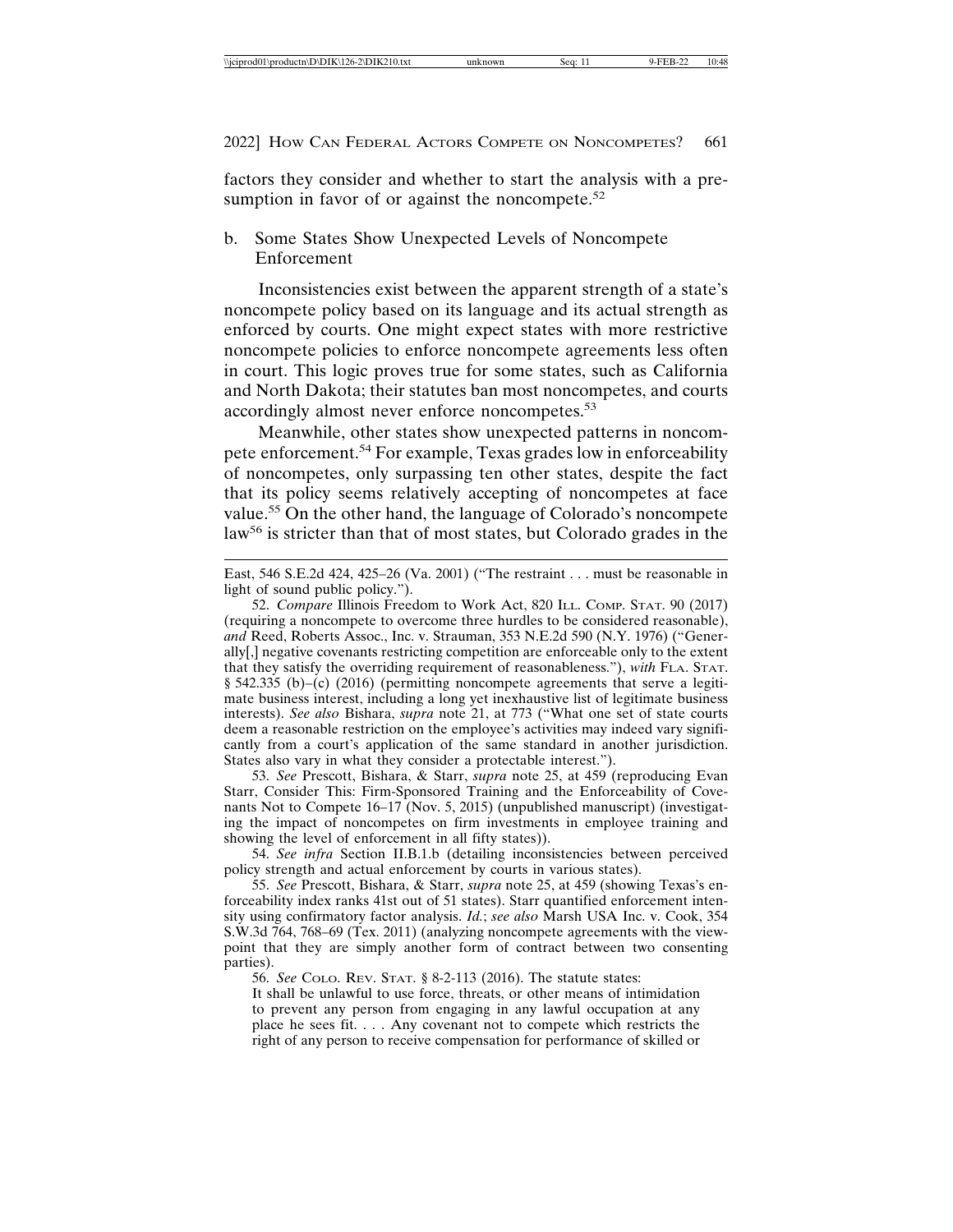top half of states for actual enforcement.57 While Illinois's policy is perceived to be in the "hostile" group of states, Illinois's enforcement level ranked within the top ten in 2009.<sup>58</sup> Although there is clear inconsistency between expected enforceability based on state policy and actual enforceability, it is unclear what causes these differences.<sup>59</sup>

Despite this great variation in both appearance of state law and enforceability of noncompete agreements across states, the prevalence of noncompete agreements in employment contracts is remarkably consistent throughout the United States.<sup>60</sup> While the cause of this phenomenon cannot be definitively determined, it could be a result of employees' perceptions of enforceability having little basis in reality.<sup>61</sup> If employees and employers rarely understand when their noncompetes are unenforceable, the strength of a

*Id.*

*Id.*

57. *See* Prescott, Bishara, & Starr, *supra* note 25, at 459 (showing Colorado's enforceability index ranks 22nd out of 51 states).

58. *See* Selmi, *supra* note 42, at 1379 (grouping Illinois into a group of states that are "affirmatively hostile" to noncompetes based on the wording of their policies). Illinois bans noncompete agreements for low-wage workers by statute and, at common law, uses the Restatement standard for a noncompete to satisfy three requirements to be found reasonable. Illinois Freedom to Work Act, 820 ILL. COMP. STAT. 90 (2017); Reliable Fire Equip. Co. v. Arredondo, 965 N.E.2d 393, 396 (Ill. 2011). The court stated:

A restrictive covenant, assuming it is ancillary to a valid employment relationship, is reasonable only if the covenant: (1) is no greater than is required for the protection of a legitimate business interest of the employer-promisee; (2) does not impose undue hardship on the employeepromisor, and (3) is not injurious to the public.

*Id.* (internal citations omitted); *see also* Prescott, Bishara, & Starr, *supra* note 25, at 459 (showing only seven states enforce noncompetes more than Illinois).

59. Phillip D. Thomas, *Would California Survive the Move Act?: A Preemption Analysis of Employee Noncompetition Law*, 2017 U. CHI. LEGAL F. 823, 831 (2017).

60. *See* Prescott, Bishara, & Starr, *supra* note 25, at 460–62 (finding that about 18% of workers are bound by noncompete agreements across all 5 state quintiles of relative enforceability, and any variation that does exist is not statistically significant and trends in the unexpected direction).

61. *See id.* at 462–63 (noting that this phenomenon could be a result of employers misinforming employees by asking them to sign a noncompete agreement regardless of its validity); *see also Behavioral Effects*, *supra* note 25, at 665–66. Asserting:

[A] noncompete is associated with both a longer tenure and a reduced propensity to leave for a competitor even when the noncompete in question is unenforceable under state law. . . . [I]n both enforcing and nonenforcing states—approximately 40% of employees with noncompetes identify their noncompete as a factor in turning down job offers from competitors.

unskilled labor for any employer shall be void [with four limited specific exceptions].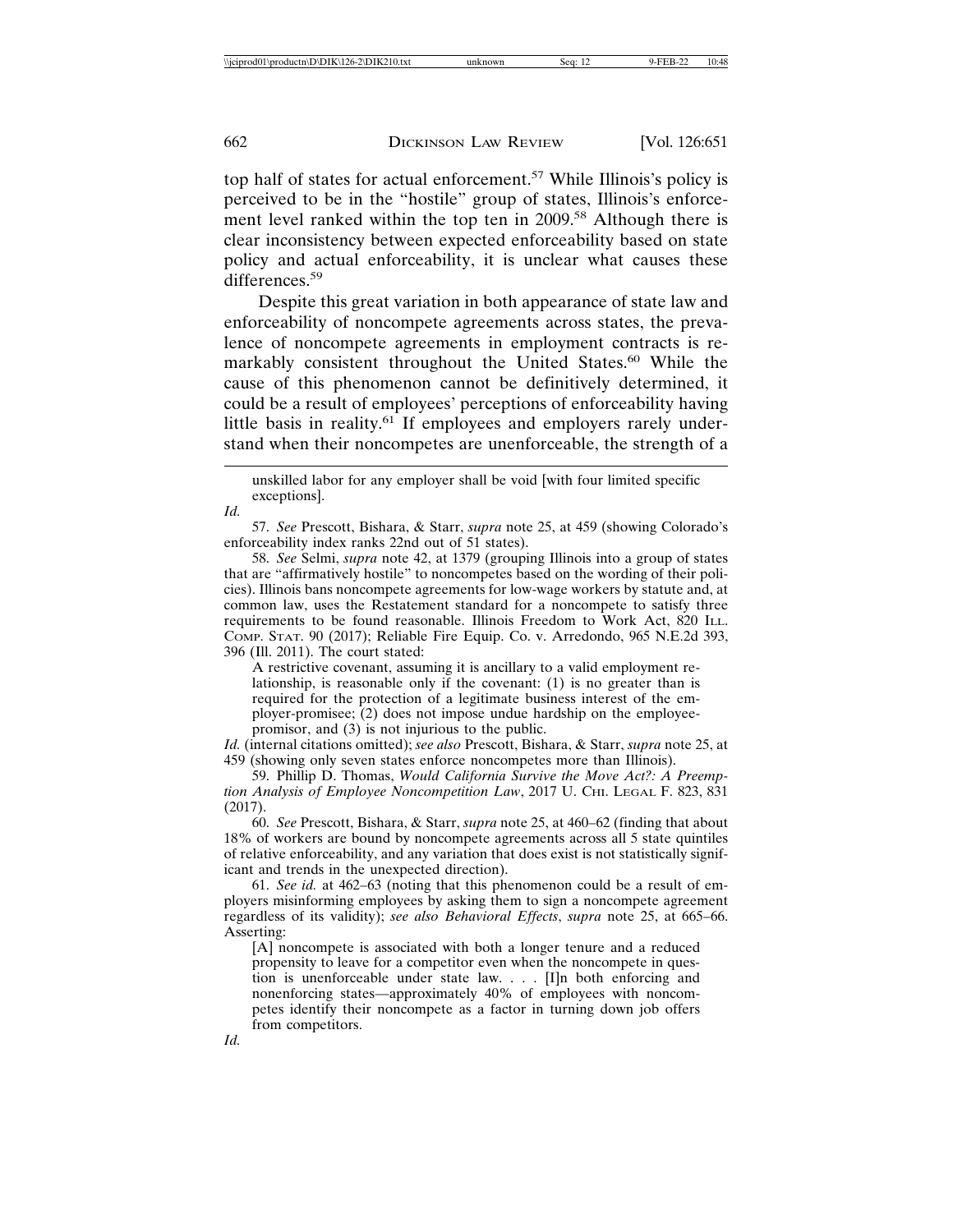state's noncompete law loses its influence over whether the parties enter into an unenforceable noncompete.<sup>62</sup>

Ultimately, the face-value enforceability of a state's policy on noncompete agreements does not necessarily predict the state's actual enforceability of noncompete clauses by courts, and neither state policies nor their enforceability impact the prevalence of these agreements in the labor market.<sup>63</sup> Noncompetes appear at a steady rate across jurisdictions, regardless of whether they would be enforceable. $64$ 

#### *2. Choice-of-Law Provisions Create Uncertainty*

Choice-of-law provisions add further confusion to noncompete enforcement.65 Employees in states that are hostile to noncompetes may be surprised to find a choice-of-law provision subjecting them to a stricter noncompete law restricting their mobility in the workforce.<sup>66</sup> Likewise, employers might rely on a choice-of-law provision to restrict employees' post-employment mobility only for a court in their chosen state to strike down the noncompete after a conflict of laws analysis.<sup>67</sup>

When a contract with a choice-of-law provision becomes the subject of a lawsuit, the forum court uses its state's choice-of-law rules to determine whether to uphold the choice-of-law provision.<sup>68</sup> Often, a court will only reach the choice-of-law issue if it finds that there is a genuine conflict between the laws of the potentially applicable jurisdictions.<sup>69</sup>

State law governs how to determine which law to apply in a contract dispute with a choice-of-law provision, creating even more

<sup>62.</sup> *Id.*

<sup>63.</sup> *See id.* at 668 ("Today, many employees may turn down a job offer they would have otherwise taken simply because they incorrectly believe their noncompete is enforceable.").

<sup>64.</sup> *See Labor Force*, *supra* note 16, at 7 (finding little differences in noncompete incidence between states that will or will not enforce them).

<sup>65.</sup> *See supra* Section II.B.2 (analyzing how choice-of-law provisions add unpredictability to noncompete enforcement).

<sup>66.</sup> *See, e.g.*, Zimmer, Inc. v. Sharpe, 651 F. Supp. 2d 840, 846–50 (N.D. Ind. 2009) (enforcing a noncompete clause from Louisiana in an Indiana court differently than a Louisiana court would have interpreted the same noncompete clause).

<sup>67.</sup> *See, e.g.*, Nuvasive, Inc. v. Miles, No. 2017-0720-SG, 2019 WL 4010814, at \*7 (Del. Ch. Aug. 29, 2019) (refusing to enforce a noncompete clause from California despite its enforceability in the jurisdiction of choice).

<sup>68.</sup> Klaxon Co. v. Stentor Elec. Mfg. Co., 313 U.S. 487, 496 (1941) (holding that, in diversity cases, courts should apply the choice-of-law rules of the forum state).

<sup>69.</sup> *See, e.g.*, Allen v. Great American Reserve Ins. Co., 766 N.E.2d 1157, 1162 (Ind. 2002); *see also Klaxon*, 313 U.S. 487 at 497.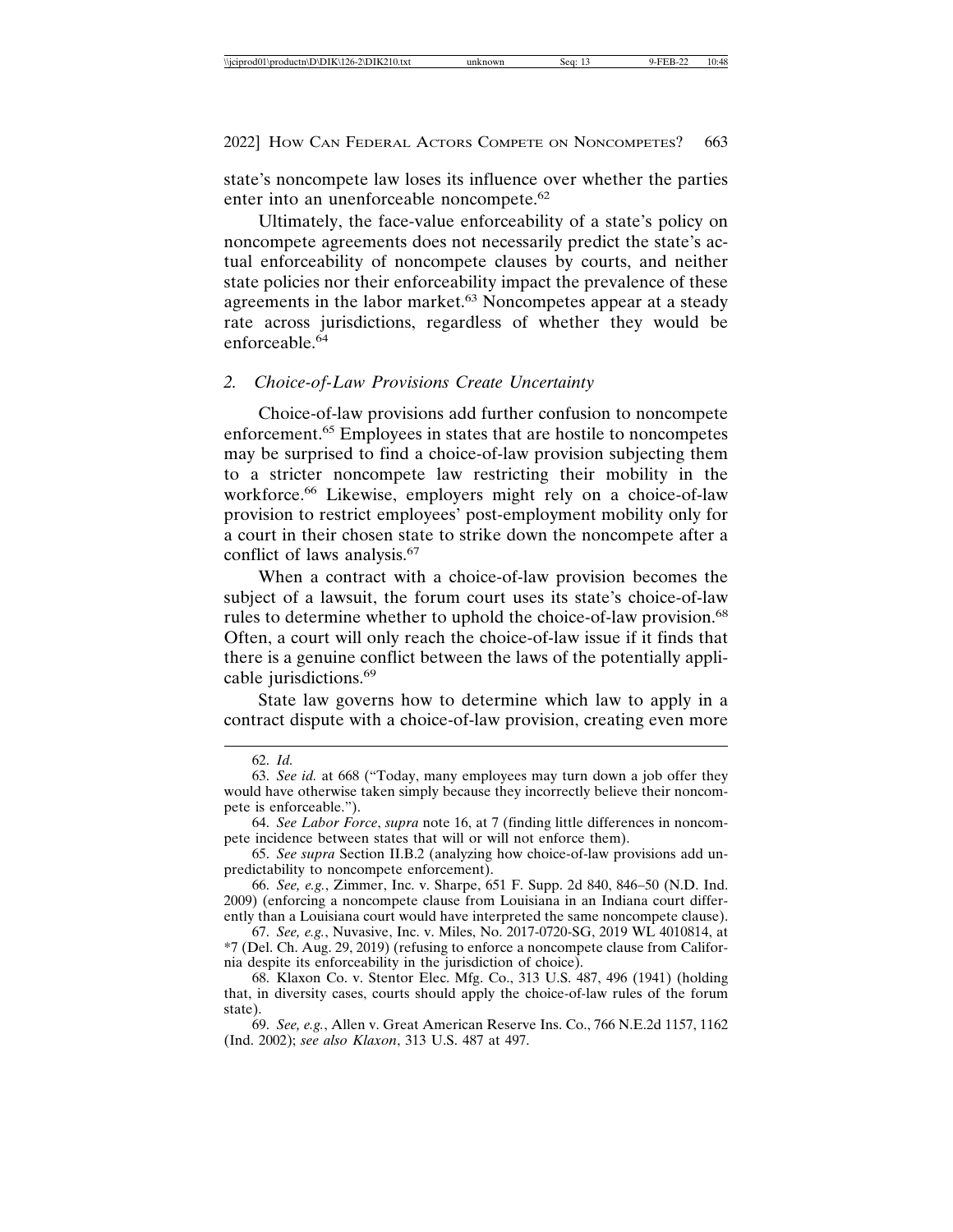uncertainty for the parties.70 In deciding which law to apply in noncompete cases with an agreed-upon choice-of-law provision, many courts apply their state's adoption of Section 187 of the Restatement (Second) of Conflict of Laws.71 Section 187 directs the court to apply the law chosen by the contract unless, in relevant part, application of that law would be "contrary to a fundamental policy of a state which has a materially greater interest than the chosen state in the determination of the particular issue and which . . . would be the state of the applicable law in the absence [of a choice-of-law clause]."72 Uncertainty also arises from employers bringing action against another employer's new hires in unexpected forums.<sup>73</sup>

#### *3. Employees and Employers Need Greater Predictability and Clarity: A Federal Solution*

Uncertainty permeates throughout the current noncompete landscape.74 Presumably, many employees do not even consider the fact that their agreement might not be enforceable. While some employers may take advantage of this knowledge gap and their power over the terms of the contract by knowingly writing unenforceable noncompetes, employers may also fail to anticipate the result of

71. *See, e.g.*, *Zimmer*, 651 F. Supp. 2d at 848 ("Indiana law on the public policy exception to choice of law provisions in contracts appears to be consistent with the more detailed guidance available from Section 187 of the Restatement (Second) of Conflicts of Law.").

72. *See* RESTATEMENT (SECOND) OF CONFLICT OF LAWS § 187 (AM. L. INST. 1971); *see, e.g.*, *Zimmer*, 651 F. Supp. 2d at 848 (using Section 187 for a choice-oflaw analysis); Cardoni v. Prosperity Bank, 805 F.3d 573, 581 (5th Cir. 2015) (applying Texas's adoption of Section 187(2) to uphold a choice-of-law provision with respect to a nonsolicitation agreement but invalidate it with respect to a noncompete agreement).

73. *See, e.g.*, Application Grp. v. Hunter Grp., 61 Cal. App. 4th 881 (Cal. Ct. App. 1998) (holding that California law rendered a noncompete clause unenforceable despite being a contract between a Maryland employee and Maryland employer with a Maryland choice-of-law provision because a California company sought to hire the Maryland employee for remote consulting work).

74. Norman D. Bishara & David Orozco, *Using the Resource-Based Theory to Determine Covenant Not to Compete Legitimacy*, 87 IND. L.J. 979, 1006 (2012) ("[N]oncompete litigation outcomes across jurisdictions and industry contexts are largely unpredictable and appear to be guided by the court's intuitive and subjective preferences . . . [giving] an overall impression of ad hoc decision making.").

<sup>70.</sup> *See* Anthony L. Ryan, *Principles of Forum Selection*, 103 W. VA. L. REV. 167, 192 (2000) ("[C]urrent law is characterized by a welter of different choice-oflaw approaches.") (citing Ferens v. John Deere & Co., 494 U.S. 516, 538 n.2 (1990) (Scalia, J., dissenting) (noting that ten different choice-of-law policies exist throughout the states)).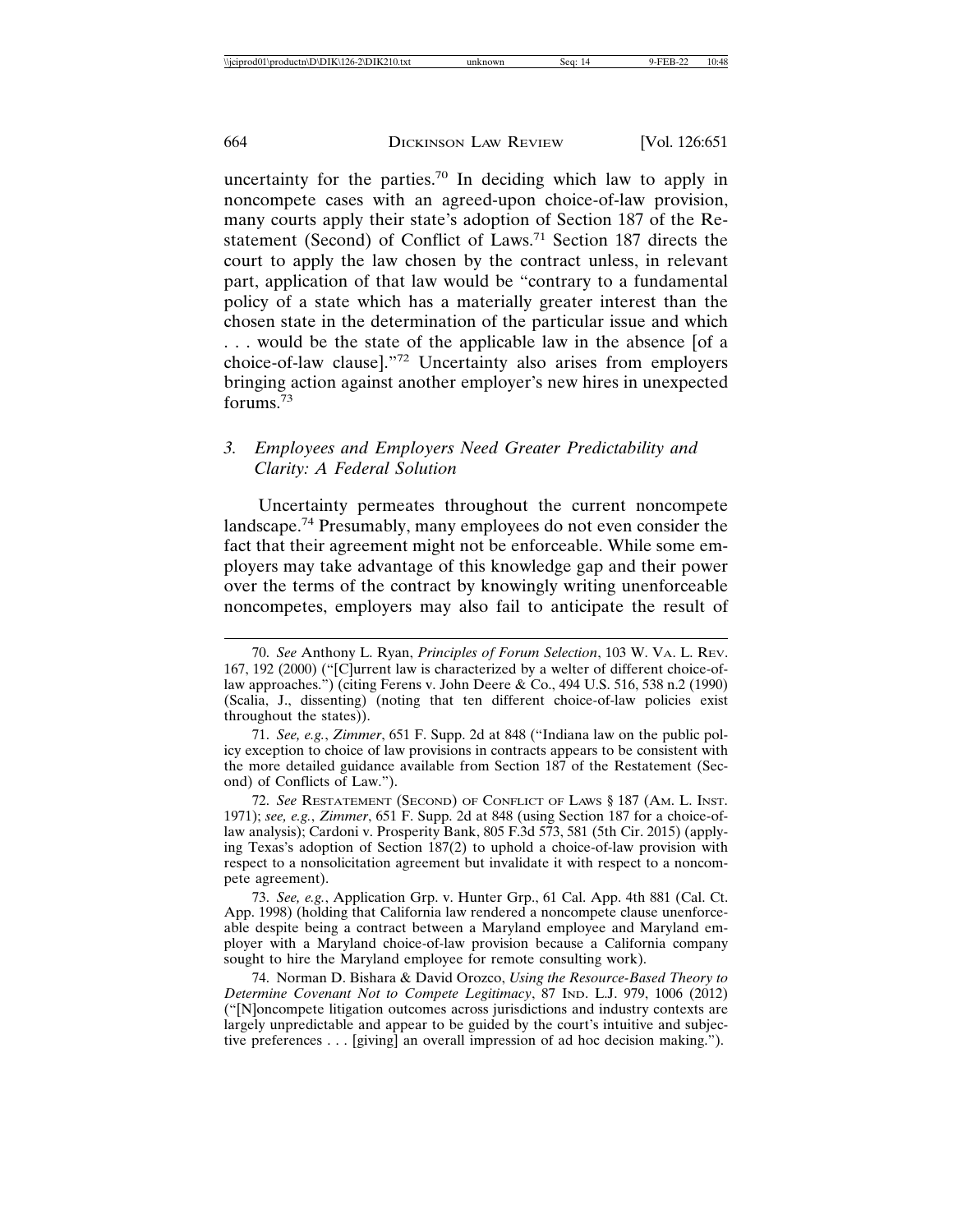noncompete litigation layered with a choice-of-law analysis.75 Employers and employees who enter into noncompete agreements likely have little understanding of whether their agreement is enforceable under the chosen law or whether the chosen forum would even apply that state's noncompete law.76 This uncertainty stems, at least in large part, from the significant variation between state policies.77 A federal noncompete policy would bring welcome clarity to the noncompete sphere.<sup>78</sup>

An effective federal policy would prohibit many noncompetes, increasing workers' freedom to navigate the workforce while still allowing noncompetes in some circumstances. This approach would fall somewhere between the extremes of California and Florida and provide much needed uniformity and clarity to all parties.79 An ideal policy would also include an enforcement mechanism to prevent employers from taking advantage of unknowing employees by including unlawful noncompetes in their employment contracts.<sup>80</sup>

The Workforce Mobility Act, which was introduced as a bill in the U.S. Senate in 2019 and reintroduced in 2021, provides a solid blueprint for solving the unpredictability problem and addressing

77. *Supra* Section II.B.

78. *See* William Constagny, *Clarion Call for a Uniform or Model Noncompete Law Act*, 48 LAB. & EMP. L. 11, 11 (2019) (arguing that uniformity is needed to solve inconsistency problems in the noncompete sphere).

79. *See supra* Section II.B.3 (advocating for a noncompete policy that protects employees and preserves employers' interests). *Compare* CAL. BUS. & PRO. CODE § 16600 (1941) (prohibiting noncompetes in California), *with* FLA. STAT. § 542.335  $(b)$ , (c)  $(2016)$  (permitting noncompete agreements that serve a legitimate business interest—including a long yet inexhaustive list of legitimate business interests and allowing courts to blue pencil, or amend, unreasonable noncompetes into a permissible restrictive covenant).

80. *See supra* notes 60–64 and accompanying text.

<sup>75.</sup> *See* Ribstein, *supra* note 20, at 375–76 (finding that courts generally enforce choice-of-law provisions in commercial contracts, but disproportionately fail to enforce them in noncompete cases). This unusual treatment of choice-of-law clauses in noncompete cases can result in unpredictability for employers, who are likely accustomed to courts upholding their choice-of-law provisions in other contexts. *See supra* notes 20–22 and accompanying text.

<sup>76.</sup> *See, e.g.*, DCS Sanitation Mgmt., Inc. v. Castillo, 435 F.3d 892 (8th Cir. 2006) (applying Nebraska noncompete law despite the parties' choice-of-law provision electing for Ohio law). Ohio courts are empowered to reform unreasonable noncompete agreements in order to make them enforceable, while Nebraska courts will simply invalidate unreasonable noncompetes. *Id.* at 897. The court held that the application of Ohio law would violate a fundamental policy of Nebraska law. *Id.* Employing Nebraska law, the court sided with the Defendant employees, finding the noncompete to be unreasonable. *Id.*; *see also* Zimmer, Inc. v. Sharpe, 651 F. Supp. 2d 840, 840–52 (N.D. Ind. 2009) (finding that under the law of Louisiana, where the employment took place, the noncompete might be unenforceable, but applying Indiana law and therefore upholding the noncompete because it would not be contrary to Louisiana public policy).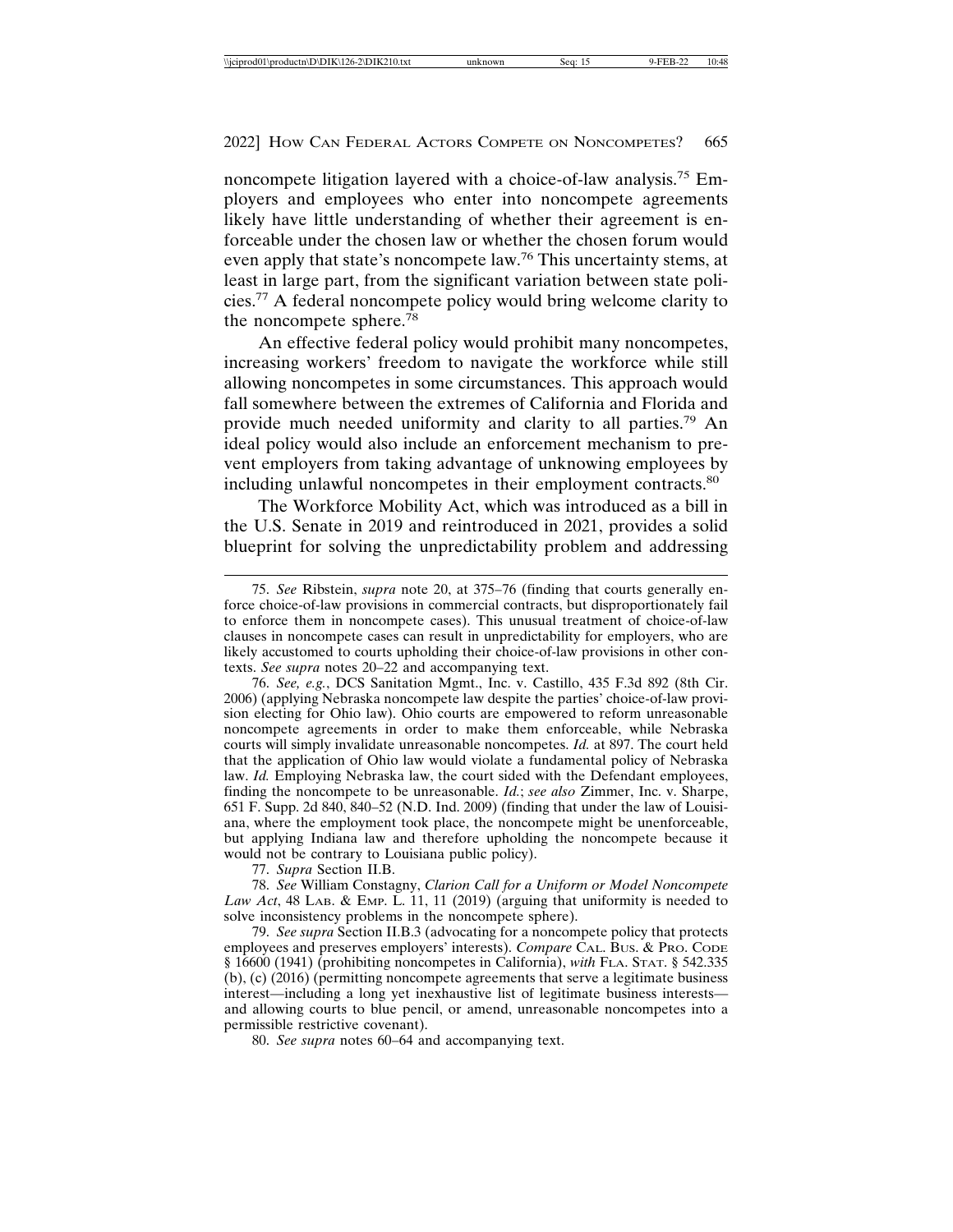the fairness and economic concerns that exist in the current noncompete landscape.81 As an alternative to legislation, the FTC has publicly considered the possibility of issuing a rule on noncompetes, and President Biden explicitly encouraged such action in an Executive Order. $82$  If the FTC were to make a rule governing noncompetes, that rule should pursue a policy similar to the one envisioned by the Workforce Mobility Act.<sup>83</sup>

#### III. ANALYSIS

#### *A. Federal Legislation or FTC Rule?*

Members of Congress and FTC regulators have publicly considered how to remedy existing issues with noncompetes. $84$  The U.S. Senate held a hearing on this issue and proposed specific bills to address it, while the FTC held a workshop to explore the possibility of action.<sup>85</sup> Congress should pass a law that prohibits unnecessary noncompetes. Such a law would preempt existing state law, bringing needed consistency to noncompete enforcement.<sup>86</sup> A po-

To address agreements that may unduly limit workers' ability to change jobs, the Chair of the FTC is encouraged to consider working with the rest of the Commission to exercise the FTC's statutory rulemaking authority under the Federal Trade Commission Act to curtail the unfair use of non-compete clauses and other clauses or agreements that may unfairly limit worker mobility.

83. *See infra* Section III.B.1 (analyzing the Workforce Mobility Act and examining why it would be an effective law).

84. *See* Workforce Mobility Act, S. 483, 117th Cong. (2021–2022); Freedom to Compete Act, S. 124, 116th Cong. (2019–2020); *see also* FTC, NONCOMPETES IN THE WORKPLACE: EXAMINING ANTITRUST AND CONSUMER PROTECTION ISSUES (2020), https://bit.ly/3ExfkM6 [https://perma.cc/DX3P-JM77] [hereinafter FTC: NONCOMPETES IN THE WORKPLACE].

85. S. 483; S. 124; FTC: NONCOMPETES IN THE WORKPLACE, *supra* note 84. The FTC also posted a Solicitation for Public Comment on contract terms that may be harmful to fair competition, including noncompete clauses. FTC, *Solicitation for Public Comments on Contract Terms that May Harm Competition* (Aug. 5, 2021), https://bit.ly/3mHKf2l [https://perma.cc/LK36-3RKV].

86. *See infra* Section III.A.1–2 (advocating for an express preemption clause and conducting a preemption analysis of a federal noncompete legislation in the absence of an express preemption clause).

<sup>81.</sup> *See infra* Section III.A.1 (analyzing how a law like the Workforce Mobility Act would solve the unpredictability problem, help employees, and still protect employers' legitimate interests).

<sup>82.</sup> *Hearings to Examine Noncompete Agreements and American Workers, Including S.124 to Amend the Fair Labor Standards Act of 1938 to Prevent Employers from Using Non-compete Agreements in Employment Contracts for Certain Nonexempt Employees, and S.2614, to Prohibit Certain Noncompete Agreements Before the S. Small Bus. and Entrepreneurship Comm.*, 116th Cong. (2019); Exec. Order No. 14036, 86 C.F.R. 36987 (2021). The order stated:

*Id* at § 5(g)*.*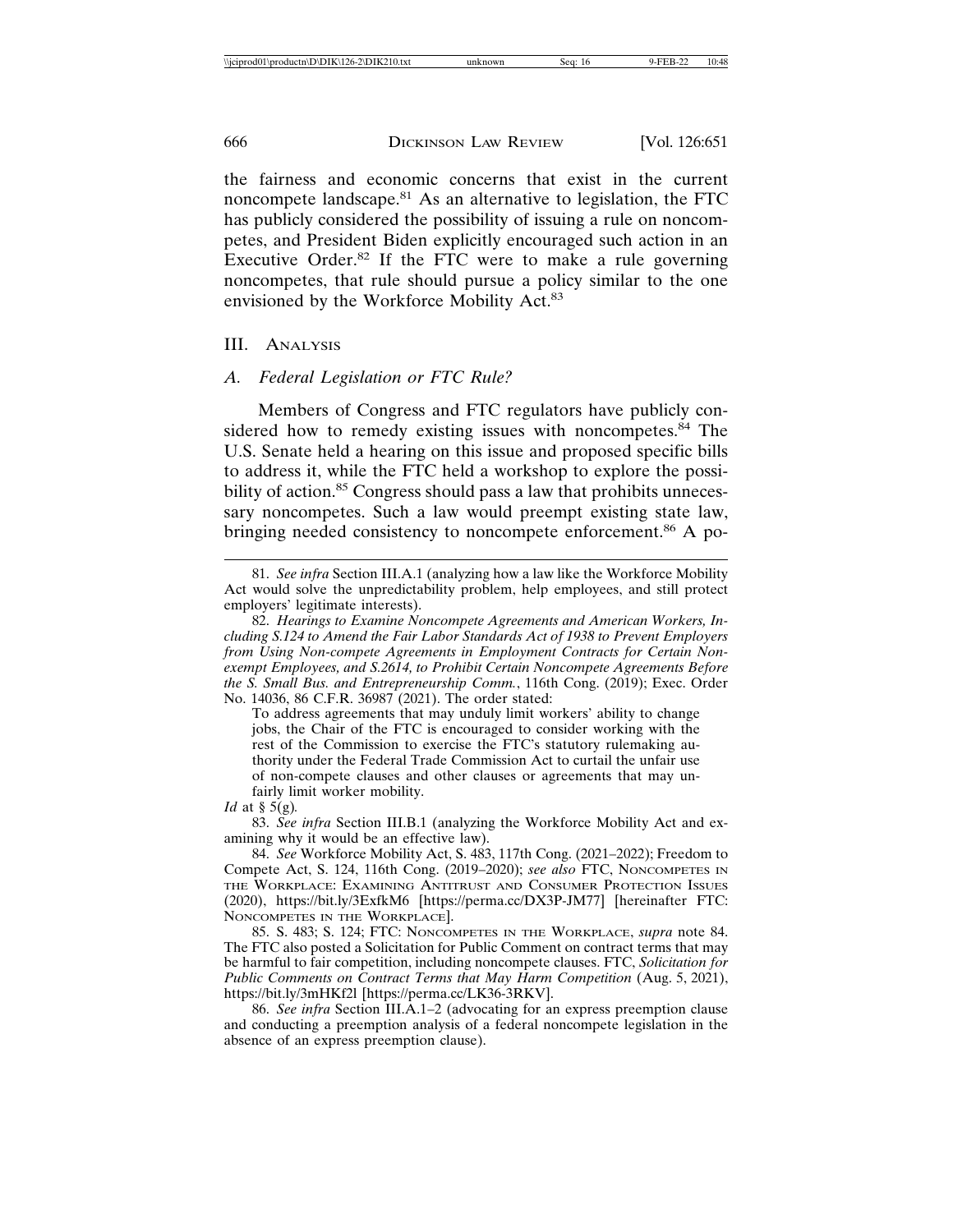tential FTC rule, if it survives legal challenges, should prohibit most noncompetes as well.

#### *1. Federal Legislation*

Although bipartisan politics has become rarer, members of Congress on both sides of the political aisle have supported various forms of noncompete legislation.87 In 2018, Democratic Senators Chris Murphy (D-CT), Elizabeth Warren (D-MA), and Ron Wyden (D-OR) introduced the Workforce Mobility Act,<sup>88</sup> which sought to broadly invalidate and ban noncompete agreements. Next, Republican Senator Marco Rubio (R-FL) introduced the Freedom to Compete Act<sup>89</sup> in January 2019, which sought to amend the Fair Labor Standards  $Act^{90}$  by banning and invalidating noncompetes for nonexempt employees.

Compromising between these two partisan bills, Republican Senator Todd Young (R-IN) joined Senator Murphy in a revamped, bipartisan Workforce Mobility Act in October 2019;<sup>91</sup> the bill was reintroduced in 2021 ("the Act") by Senators Young, Murphy, Kevin Cramer (R-ND) and Tim Kaine (D-VA) and Representatives Scott Peters (D-CA-52) and Peter Meijer (R-MI-3).<sup>92</sup> This proposal renders noncompetes invalid except in certain limited situations.<sup>93</sup> This limitation of noncompete agreements would restore freedom to the workforce and still preserve the legitimate interests of employers by protecting trade secrets and the goodwill of sales of businesses. In addition, the Act requires employers to post notice of the

90. 29 U.S.C. §§ 201–62 (1938).

91. Workforce Mobility Act of 2019, S. 2614, 116th Cong. (2019–2020).

92. S. 483, 117th Cong. (2021–2022); Workforce Mobility Act of 2021, H.R. 1367, 117th Cong. (2021).

93. S. 483  $\S$  5(a). Exceptions include the sale of goodwill or ownership interest and partnership dissolution or disassociation. *Id.* § 3(b). The bill also allows employers to enter into other types of restrictive covenants to protect trade secrets. *Id.* § 4.

<sup>87.</sup> *See, e.g.*, LAUREL HARBRIDGE, IS BIPARTISANSHIP DEAD? POLICY AGREEMENT AND AGENDA-SETTING IN THE HOUSE OF REPRESENTATIVES 18 (2015) ("[T]he prevalence of party unity in House voting has increased . . . , bipartisan patterns of voting have declined, and . . . the resulting estimates of legislator ideology show evidence of increased polarization."); Workforce Mobility Act, S. 2782, 115th Cong. (2017–2018); Workforce Mobility Act, S. 2614, 116th Cong. (2019–2020); Freedom to Compete Act, S. 124, 116th Cong. (2019–2020).

<sup>88.</sup> Workforce Mobility Act of 2018, S. 2782, 115th Cong. (2017–2018).

<sup>89.</sup> S. 124. The Act allows employers to enter into noncompete agreements with those classified as exempt executive, administrative, professional, or outside sales employees under Fair Labor Standards Act, 29 U.S.C. § 213(a)(1). *Id.* Generally, this would apply to low-wage, hourly workers. *Id.* Further, this act would still allow employers to use restrictive covenants to protect trade secrets. *Id.*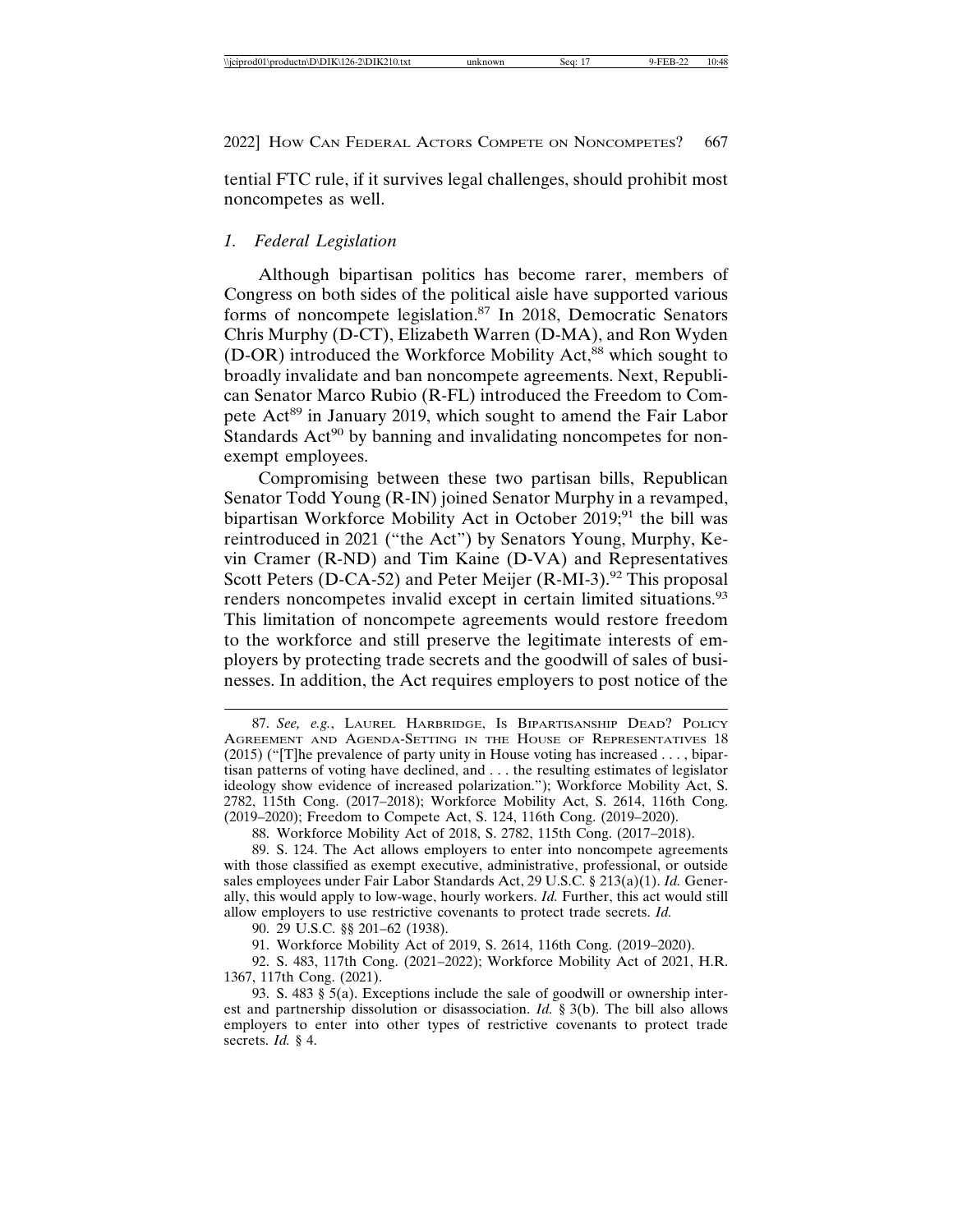Act in the workplace.<sup>94</sup> Both the FTC and Department of Labor would have power to enforce the Act, and it provides a private right of action as well.95 This part of the Act would keep employers from including unlawful noncompete agreements in their employment contracts. The Act would add clarity and predictability to a confusing area of law and protect employees by eliminating unfair, unnecessarily restrictive noncompetes while preserving the legitimate interests of employers that motivate them to draft noncompetes.<sup>96</sup> For these reasons, Congress should enact a law that is similar to the Workforce Mobility Act.<sup>97</sup>

As further evidence of lawmakers' interest in noncompetes, the Senate Committee on Small Business and Entrepreneurship held a hearing in connection with the latest Workforce Mobility Act bill and the Freedom to Compete Act bill "to examine noncompete agreements and American workers" in November 2019.98 Although lawmakers have not reached an agreement on precisely how to handle noncompete agreements, recent activity in the Senate, including three proposed bills sponsored by multiple members of both parties and a committee hearing in the few years before 2021, indicates some level of motivation for federal legislation on noncompete agreements.

### a. How Federal Legislation Would Change Enforcement of Noncompetes

Of the three pieces of legislation, the Workforce Mobility Act of 2021 ("The Act") is the best option to address existing noncompete issues while still protecting legitimate employer interests. It generally bans noncompetes by rendering them ineffective with certain limited exceptions.99 The Act allows noncompete agreements for the purpose of preventing anyone who sells a business interest from carrying on a like business in a specified geographic area.<sup>100</sup> The Act would also permit noncompetes, limited by geography and time, between buyers or sellers of a business interest and senior

<sup>94.</sup> *Id.*

<sup>95.</sup> *Id.* § 6.

<sup>96.</sup> *Id.*

<sup>97.</sup> *See infra* Section III.A.1.a.

<sup>98.</sup> *Hearings to Examine Noncompete Agreements and American Workers, Including S.124 to Amend the Fair Labor Standards Act of 1938 to Prevent Employers from Using Non-compete Agreements in Employment Contracts for Certain Nonexempt Employees, and S.2614, to Prohibit Certain Noncompete Agreements Before the S. Small Bus. and Entrepreneurship Comm.*, 116th Cong. (2019).

<sup>99.</sup> S. 483, 117th Cong. § 3(a) (2021–2022). 100. *Id.* § 3(b)(1).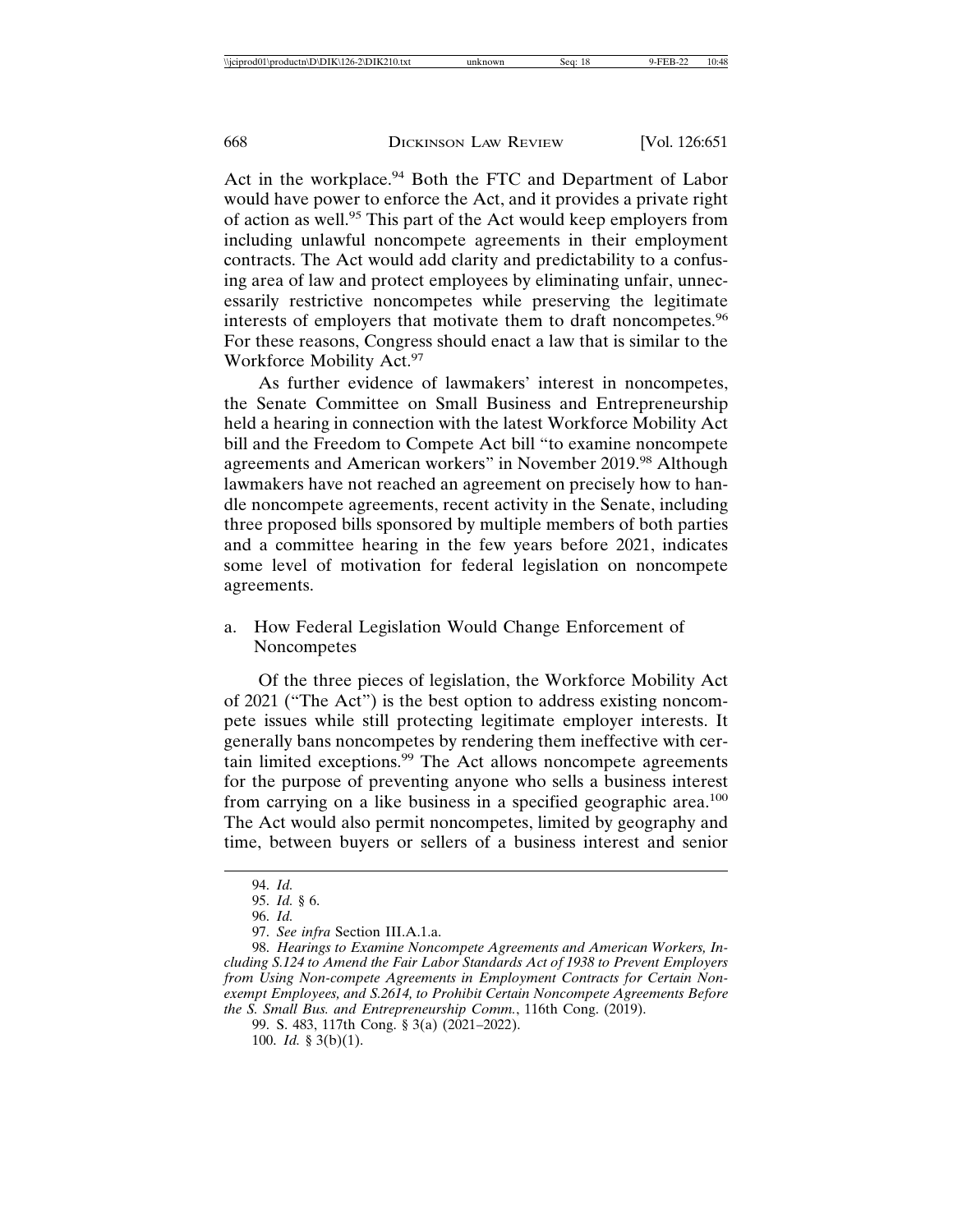executive officials with severance agreements.101 Partners would be permitted to enter into geographically limited noncompete agreements upon the dissolution of a partnership or dissociation of a partner from a partnership.<sup>102</sup> Finally, the Act permits employers to enter into other types of restrictive covenants to protect trade secrets.<sup>103</sup>

Most notably, this legislation eliminates the "reasonableness" test that is employed by most jurisdictions in one form or another.104 By removing this inquiry into reasonableness and instead establishing concrete circumstances in which noncompetes are allowed, the Act would provide clarity to both employers and employees who might otherwise feel unsure about whether a court would uphold their noncompete agreement. This change would also significantly reduce the burden on state courts to determine whether a noncompete agreement is enforceable. Rather than digging into their state's respective reasonableness standard, courts would need to merely examine whether the noncompete in question meets one of the Act's enumerated circumstances.<sup>105</sup>

In addition to the exceptions included in the 2021 version of the Workforce Mobility Act, the final legislation should add an exception to allow noncompetes for executive-level employees. Executives are less likely to face the same bargaining power problems as low-level workers, and they negotiate the terms of their noncompetes more often.106 Noncompetes are unnecessary and harmful for most workers, who lack sufficient knowledge of enforceability and

105. S. 483, 117th Cong. § 3(b) (2021–2022).

<sup>101.</sup> *Id.* § 3(b)(1)(D).

<sup>102.</sup> *Id.* § 3(b)(2).

<sup>103.</sup> *Id.* § 4.

<sup>104.</sup> *See* Thomas Reuters, *Non-Compete Agreements, 50 State Statutory Surveys: Employment: Private Employment*, WESTLAW, 0060 Surveys 23 (Nov. 2020) (showing many states that require a reasonableness test); *see also, e.g.*, Insulation Corp. of America v. Brobston, 667 A.2d 729, 733 (Pa. 1995) ("In order for a 'non-competition' covenant to be enforceable, it must . . . be reasonably limited it both time and territory.") (internal citations omitted); Motion Control Sys., Inc. v. East, 546 S.E.2d 424, 425–26 (Va. 2001) ("The restraint . . . must be reasonable in light of sound public policy.").

<sup>106.</sup> *See* Lipsitz & Starr, *supra* note 36 (finding that the standard freedom-tocontract and investment arguments made in favor of noncompetes apply to highwage workers, but not low-wage workers); *see also Labor Force*, *supra* note 16, at 34 (showing that few employees consult with an attorney prior to signing a noncompete, but those that consult with attorneys are the most likely to negotiate their noncompete); Bishara, Martin, & Thomas, *supra* note 28, at 8 ("[Noncompete] concerns are largely absent for CEOs who accept restrictive covenants in their employment contracts. This is because CEOs enjoy substantial bargaining power and are routinely represented by legal counsel when they negotiate their employment contracts.").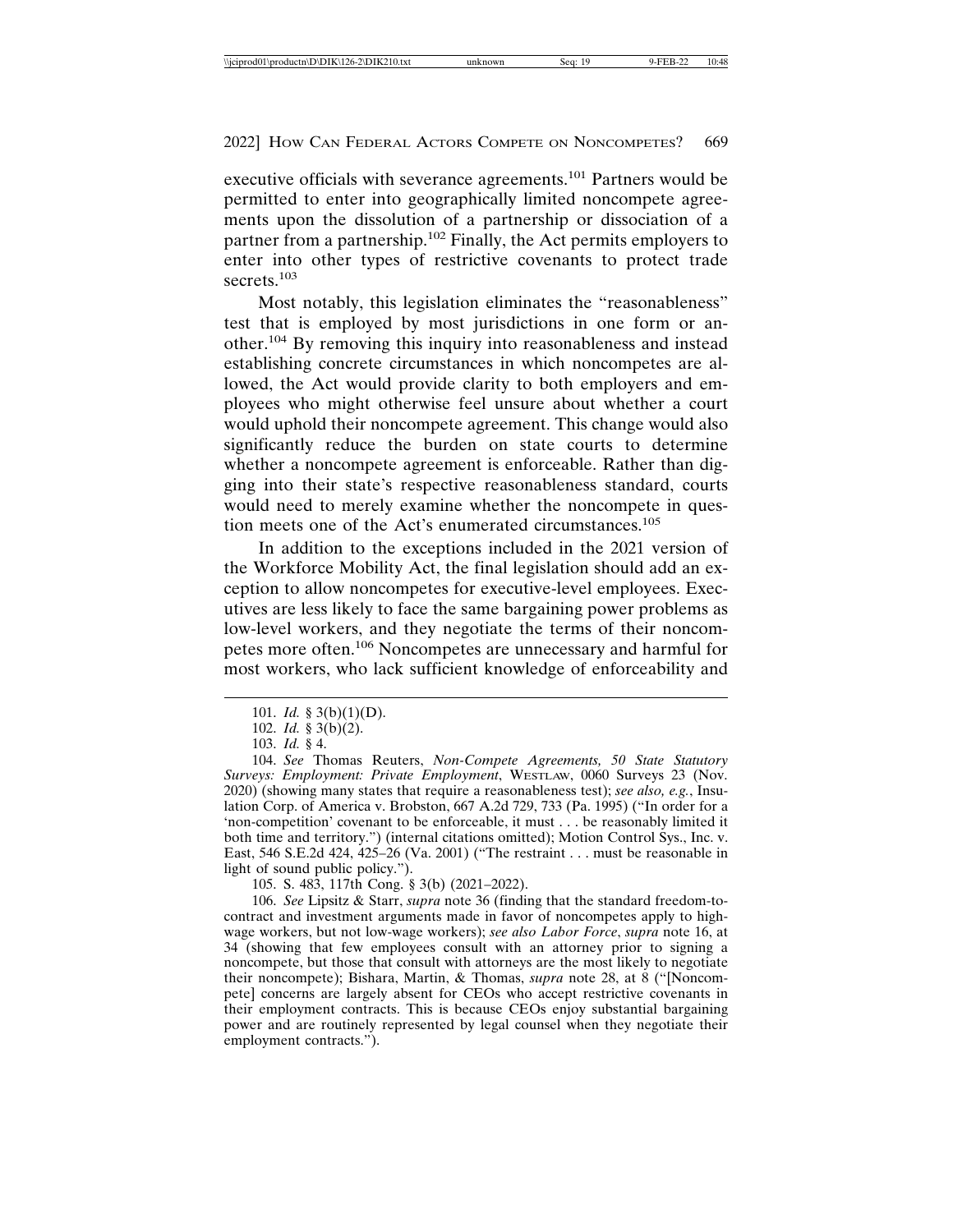the ability to negotiate the clause.<sup>107</sup> In contrast, high-level employees are more likely to negotiate higher wages or other incentives in exchange for the noncompete, which protects the employer's investment in the executive's human capital.<sup>108</sup>

Finally, Congress should enact noncompete legislation because a uniform noncompete policy would significantly reduce the inconsistencies and uncertainties that are caused by the existing patchwork of state laws and choice-of-law provisions.

#### b. Would the Legislation Preempt Existing State Laws?

The Supremacy Clause of the U.S. Constitution<sup>109</sup> states that the laws of the United States made in pursuance of the Constitution "shall be the supreme Law of the Land . . . any Thing in the Constitution or Laws of any State to the Contrary notwithstanding." Courts begin a preemption analysis with a rebuttable presumption against preemption.<sup>110</sup>

Congress can preempt state laws expressly or impliedly.<sup>111</sup> Express preemption occurs when Congress states in the statute that the law preempts state law, while implied preemption occurs when a court decides that a federal law preempts state law notwithstanding the absence of an explicit preemption provision.112 As of 2022, the Workforce Mobility Act does not include an express preemption clause.113 An example of an express preemption clause relating

109. U.S. CONST. art. VI, cl. 2.

110. *See* Altria Grp., Inc. v. Good, 555 U.S. 70, 77 (2008) (quoting Rice v. Santa Fe Elevator Corp., 331 U.S. 218, 230 (1947) ("When addressing questions of express or implied pre-emption, we begin our analysis 'with the assumption that the historic police powers of the States [are] not to be superseded by the Federal Act unless that was the clear and manifest purpose of Congress.'").

111. *See, e.g.*, Lorillard Tobacco Co. v. Reilly, 533 U.S. 525, 541 (2001) ("State action may be foreclosed by express language in a congressional enactment, by implication from the depth and breadth of a congressional scheme that occupies the legislative field, or by implication because of a conflict with a congressional enactment.") (internal citations omitted).

112. *See, e.g.*, Altria Grp., Inc. v. Good, 555 U.S. 70, 76 (2008) ("Congress may indicate pre-emptive intent through a statute's express language or through its structure and purpose.").

113. Workforce Mobility Act, S. 483, 117th Cong. § 3(a) (2021–2022).

<sup>107.</sup> *See supra* Section II.A. (discussing the harmful impact noncompetes can have on low-wage workers).

<sup>108.</sup> *See* Bishara, Martin, & Thomas, *supra* note 28, at 18 ("[T]he CEO has greater bargaining power in the employment relationship than most employees" and therefore negotiates noncompetes more often); Mark J. Garmaise, *Ties that Truly Bind: Noncompetition Agreements, Executive Compensation, and Firm Investment*, 27 J. L., ECON. & ORG., 376, 382 (2011) ("Firm investments in manager human capital . . . may take the form of training, permitting the manager . . . to engage in human-capital-improving projects or the revelation of trade secrets are highly vulnerable to the departure of the manager.").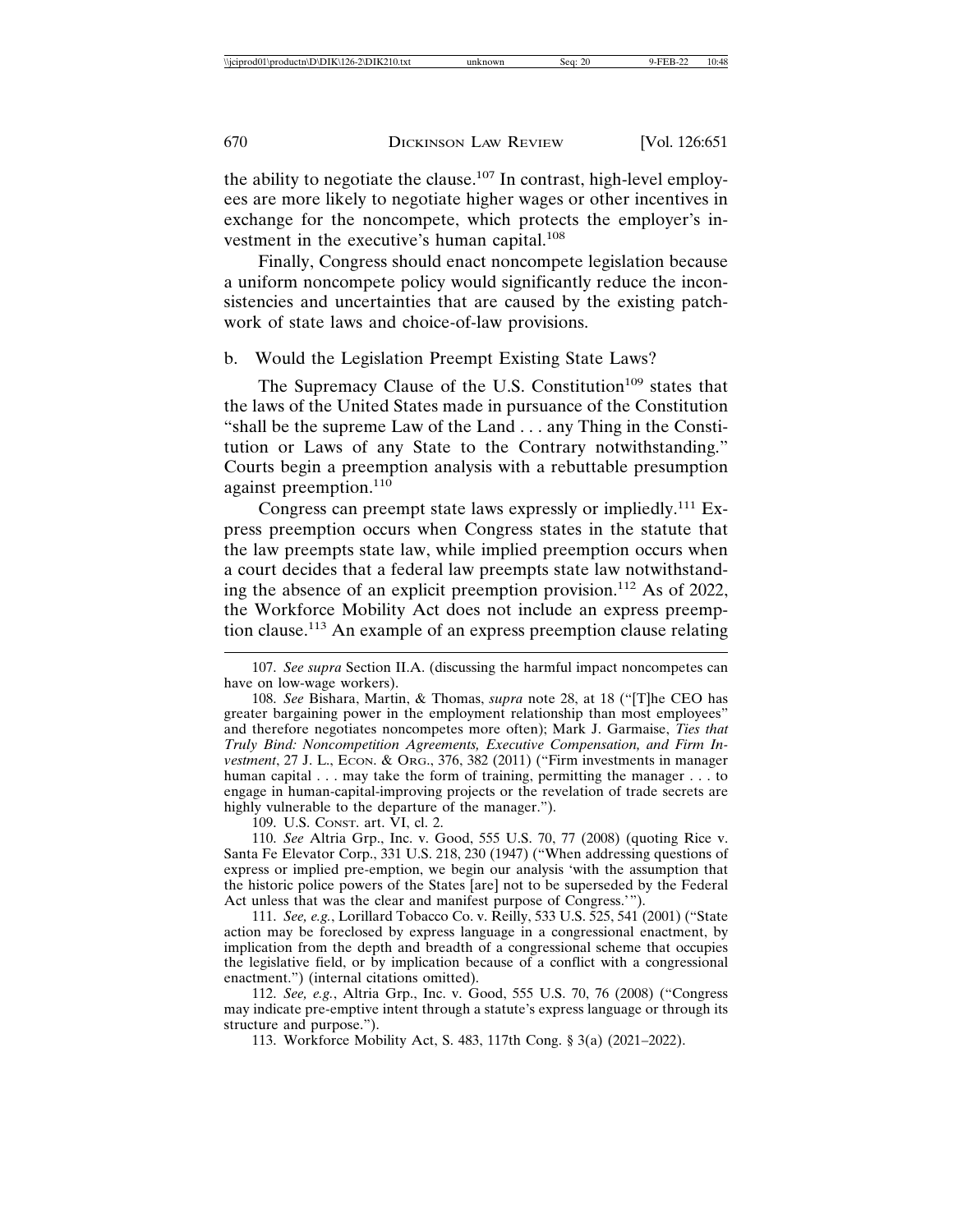to employment can be found in the Immigration Reform and Contract Act ("IRCA").<sup>114</sup> IRCA contains language prohibiting state or local laws from imposing civil or criminal sanctions on those who employ, recruit, or refer unauthorized aliens.<sup>115</sup>

Federal legislation on noncompetes should include an express preemption clause to solve the issue of unpredictability most effectively. By explicitly stating that Congress intends to create a uniform, federal standard governing noncompetes and that the law preempts state laws on noncompetes, Congress would ensure that the patchwork of state laws would no longer cause confusion to employees or employers.

In the absence of an express preemption clause, federal legislation can still preempt state law through implied preemption, which can be found in three forms: conflict preemption, obstacle preemption, and field preemption.<sup>116</sup> Conflict preemption occurs when "compliance with both federal and state regulations is a physical impossibility."117 Obstacle preemption occurs if state law "stands as an obstacle to the accomplishment and execution of the full purposes and objectives of Congress."118 Finally, field preemption occurs when federal law has created a scheme that is pervasive enough to "make reasonable the inference that Congress left no room for the States to supplement it."<sup>119</sup>

Conflict preemption would not apply to noncompete legislation because employers can comply with the federal law and their

*Id.* (internal citations and quotations omitted).

<sup>114. 8</sup> U.S.C. § 1324a(h)(2) ("The provisions of this section preempt any State or local law imposing civil or criminal sanctions (other than through licensing and similar laws) upon those who employ or recruit or refer for a fee for employment, unauthorized aliens.").

<sup>115.</sup> *Id.*; *see also* Chamber of Commerce of U.S. v. Whiting, 563 U.S. 582, 600 (2011) (acknowledging that IRCA expressly preempts some state powers dealing with the employment of unauthorized aliens and expressly preserves other powers for states).

<sup>116.</sup> *See, e.g.*, Freightliner Corp. v. Myrick, 514 U.S. 280, 287 (1995). The Court stated:

We have recognized that a federal statute implicitly overrides state law either when the scope of a statute indicates that Congress intended federal law to occupy a field exclusively, or when state law is in actual conflict with federal law. We have found implied conflict preemption where it is impossible for a private party to comply with both state and federal requirements or where state law stands as an obstacle to the accomplishment and execution of the full purposes and objectives of Congress.

<sup>117.</sup> Florida Lime & Avocado Growers, Inc. v. Paul, 373 U.S. 132, 142–43 (1963).

<sup>118.</sup> Freightliner Corp. v. Myrick, 514 U.S. 280, 287 (1995) (quoting Hines v. Davidowitz, 312 U.S. 52, 67 (1941)).

<sup>119.</sup> Rice v. Santa Fe Elevator Corp., 331 U.S. 218, 230 (1947).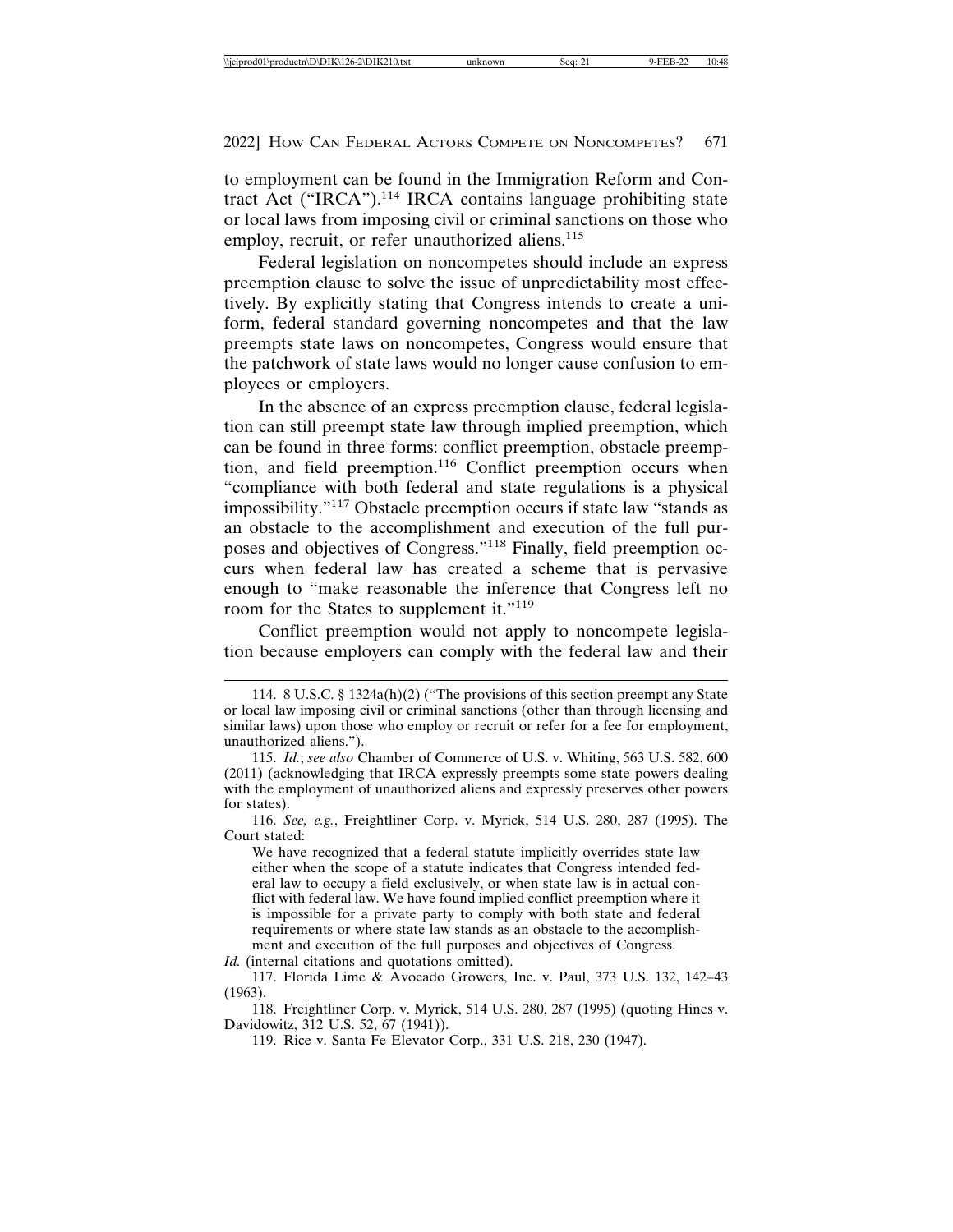state's law by choosing not to use a noncompete clause in an employment contract.120 Field preemption would not apply to noncompete legislation either because the federal government has not commandeered employment law; employment remains well within the traditional scope of state authority.<sup>121</sup>

Noncompete legislation's highest potential for implied preemption comes from obstacle preemption, in which a state law impedes a federal objective.<sup>122</sup> Under this analysis, the Supreme Court seeks to determine whether a state law would be "consistent with the structure and purpose" of the federal law as a whole.123 In *Gade v. National Solid Wastes Management Association*, 124 the Supreme Court held that the Occupational Safety and Health Administration Act (OSHA) impliedly preempted state regulation of safety and health issues in the workplace because the Act's purpose and structure indicated a desire by Congress to subject employers and employees to one set of regulations.<sup>125</sup>

Congress's purpose for passing a noncompete law would be an increase in worker freedom and mobility and the uniform limitation of noncompete agreements to a clear, explicit set of categories. In order for those purposes to be achieved, the Act would need to serve at least as a floor, preventing states from enforcing a standard more relaxed than the federal statute. Congress's objective would be frustrated if states could continue to allow noncompetes prohibited by the Act, so the Act would need to preclude state laws that would allow for noncompetes prohibited by the federal statute. California, North Dakota, and Oklahoma, the three states that explicitly prohibit noncompetes by statute, each allow for limited exceptions in a similar vein to the proposed bill, but the final law should also include an exception for executive contracts, which is not permitted in these states.126 If Congress were to pass the

124. *Id.*

125. *Id*.

<sup>120.</sup> Workforce Mobility Act, S. 483, 117th Cong. (2021–2022).

<sup>121.</sup> *See, e.g.*, Capron v. Off. of Att'y Gen. of Mass., 944 F.3d 9, 24 (1st Cir. 2019) (referring to employment as a "quintessentially local concern" in a field preemption analysis).

<sup>122.</sup> *See* Hines v. Davidowitz, 312 U.S. 52, 67 (1941)

<sup>123.</sup> Gade v. Nat'l Solid Wastes Mgmt. Ass'n, 505 U.S. 88, 98 (1992).

<sup>126.</sup> CAL. BUS. & PROF. CODE § 16600 (WEST 1941) (prohibiting noncompetes in California); N.D. CENT. CODE § 9-08-06 (2019) (prohibiting noncompetes except for sale-of-business and partnership dissolution contexts); 15 Ok. STAT. § 15-218–19(A) (2014) (prohibiting noncompetes in Oklahoma except for sale-ofbusiness and partnership dissolution contexts); CAL. Bus. & PROF. CODE §§ 16601–02 (West 1997), 16602.5 (2007) (allowing for noncompetes in sale-of-business and partnership dissolution contexts in California).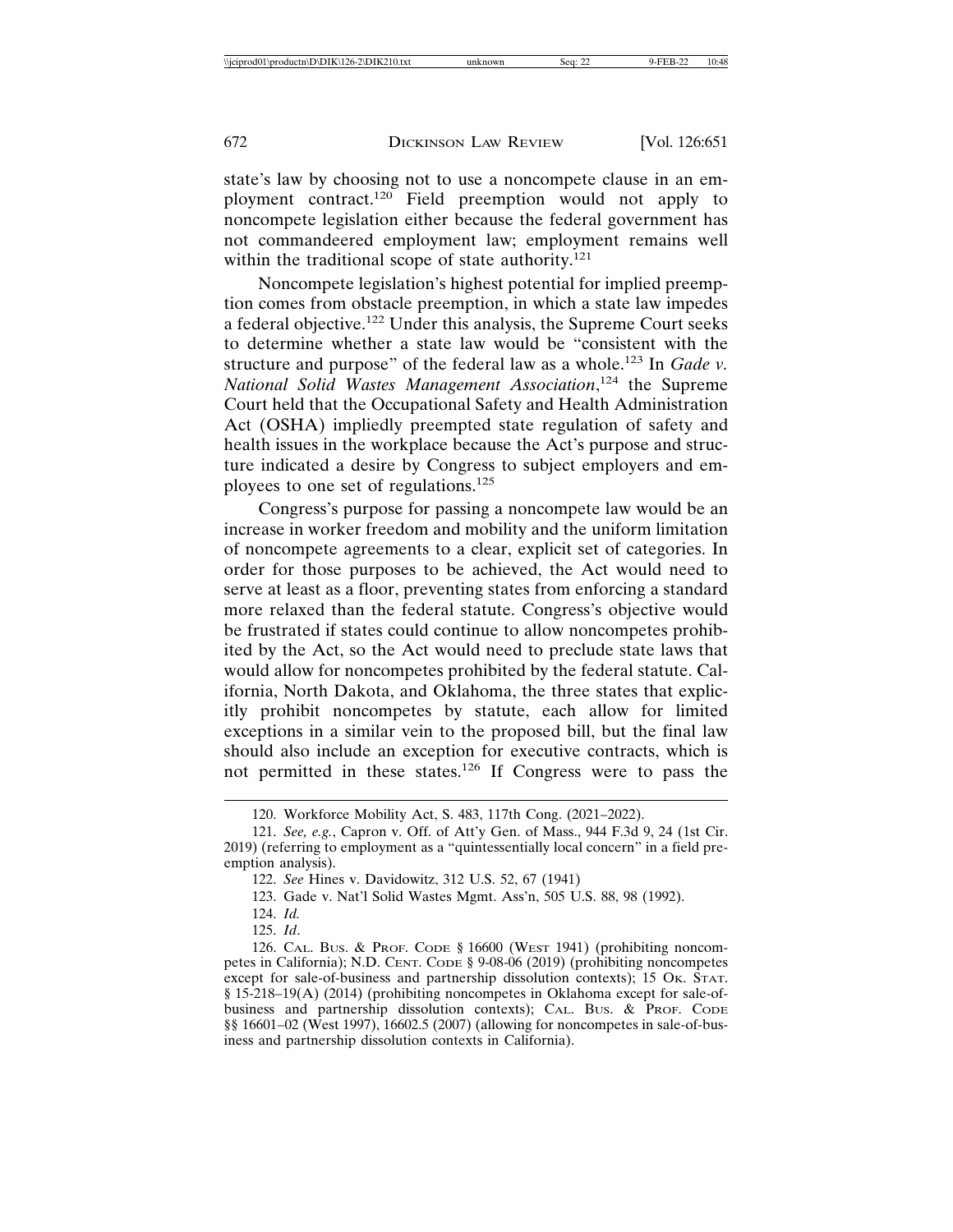Workforce Mobility Act or a similar law, it would represent a compromise between employee and employer interests, which is evidenced by the fact that an initial bill completely banned noncompetes, but the final bill would allow for limited exceptions. Any state laws that are stricter than the federal law would also be preempted because they would frustrate this compromise, but to ensure preemption of state noncompete laws, the federal law should include an express preemption clause.

#### *2. FTC Rule*

#### a. Could the FTC Issue a Rule?

Although a noncompete statute has some level of bipartisan support in Congress, bipartisan legislation is difficult to rely on, so President Biden and some lawmakers have called for the FTC to use its rulemaking power to address noncompetes.<sup>127</sup> Whether the FTC has the authority to promulgate a noncompete rule with the effect of substantive law is uncertain.128 The FTC's authority to regulate noncompetes would come from Section 5 of the FTC Act, which empowers the FTC to prevent unfair methods of competition as well as unfair or deceptive acts or practices.<sup>129</sup>

The FTC Act explicitly grants the FTC rulemaking authority in Section  $6(g)$ ,<sup>130</sup> but for a number of reasons, the FTC has never passed a rule exclusively based on the FTC Act's prohibition on methods of unfair competition.<sup>131</sup> The FTC has occasionally passed rules regulating unfair or deceptive acts or practices, a power that was confirmed by the D.C. Circuit in *National Petroleum Refiners Association v. FTC*. 132 In that case, the D.C. Circuit acknowledged the FTC's rulemaking authority pursuant to Section 5, which includes both unfair or deceptive acts or practices *and* unfair methods of competition.133 Two years later, Congress passed The Magnuson-

<sup>127.</sup> *See* HARBRIDGE, *supra* note 87 (explaining rising levels of polarization resulting in lower levels of bipartisan legislation); Exec. Order No. 14036, 86 C.F.R. 36987 (2021); Letter from Elizabeth Warren & Chris Murphy, United States Senators, to Joseph J. Simons, Chairman, Federal Trade Commission (July 21, 2020) (on file with the United States Senate).

<sup>128.</sup> *See* FTC: NONCOMPETES IN THE WORKPLACE, *supra* note 84.

<sup>129. 15</sup> U.S.C. § 45 (2006).

<sup>130. 15</sup> U.S.C. § 46(g) (2006) (granting the FTC the power "to make rules and regulations for the purpose of carrying out the provisions of this subchapter.").

<sup>131.</sup> Rohit Chopra & Lina M. Khan, *The Case for "Unfair Methods of Competition" Rulemaking*, 87 U. CHI. L. REV. 357, 366–68 (2020) (arguing for the FTC, which has solely relied on adjudication to address competition matters, to utilize its rulemaking authority).

<sup>132.</sup> Nat'l Petroleum Refiners Ass'n v. FTC, 482 F.2d 672 (D.C. Cir. 1973). 133. *Id.* at 697–98.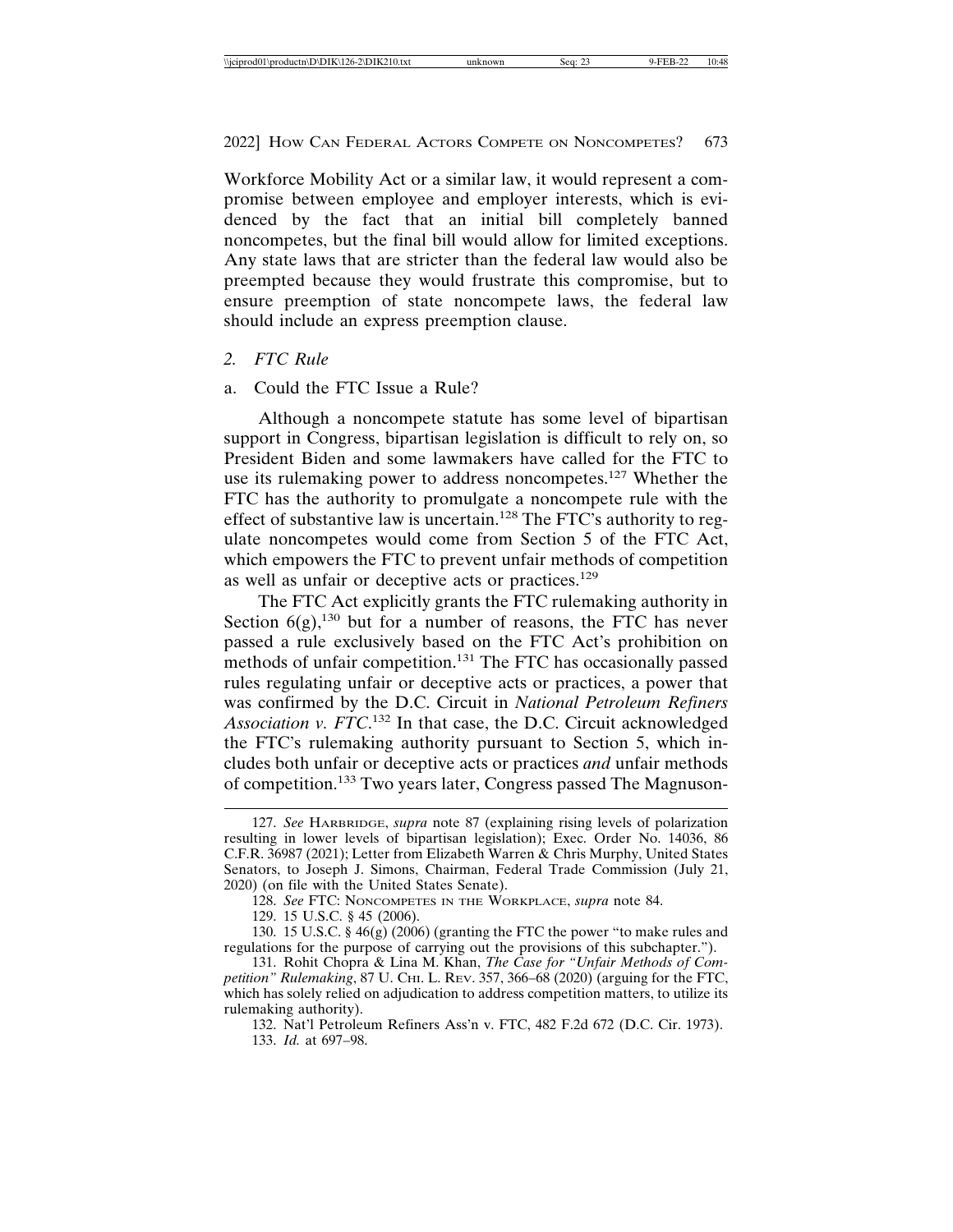Moss Warranty-Federal Trade Commission Improvement Act ("Magnuson-Moss"), $^{134}$  which articulated the FTC's rulemaking authority and procedure for unfair or deceptive acts or practices, but left untouched unfair methods of competition rulemaking.

Magnuson-Moss introduced stronger procedural requirements for rulemaking related to unfair or deceptive acts or practices.<sup>135</sup> The FTC Improvements Act of 1980<sup>136</sup> added even more procedural requirements to Magnuson-Moss rulemaking but once again applied only to unfair or deceptive acts or practices, not unfair methods of competition.137 The section identifies itself as the sole authority for rulemaking with respect to unfair or deceptive acts or practices but states that this restriction "shall not affect any authority of the Commission to prescribe rules (including interpretative rules), and general statements of policy, with respect to unfair methods of competition . . . ."138 This provision preserves the FTC's rulemaking authority under Section  $\vec{b}$ (g) pursuant to its Section 5 authority over unfair methods of competition and indicates that the FTC can indeed promulgate rules based solely on its authority to prohibit unfair methods of competition.<sup>139</sup>

The FTC's interpretation of its rulemaking authority can strengthen its ability to survive legal challenges to a noncompete rule, as the Supreme Court extended *Chevron*140 deference to an agency's interpretation of an ambiguity relating to the scope of its statutory authority.<sup>141</sup> The FTC currently interprets Section  $6(g)$  as authorization to make rules concerning unfair methods of competition, and that position should be given deference in accordance with the decision in *City of Arlington v. FCC*.<sup>142</sup>

135. *Id.*

136. 15 U.S.C. § 57.

137. Chopra & Khan, *supra* note 131, at 378; *see also* Justin Hurwitz, *Chevron and the Limits of Administrative Antitrust*, 76 PITT. L. REV. 209, 234 (2014).

138. 15 U.S.C. § 57(a)(2) (1980).

139. *Id.*; 15 U.S.C. § 56(g); *see also* Nat'l Petroleum Refiners Ass'n v. FTC, 482 F.2d 672, 697–98 (D.C. Cir. 1973) (holding the FTC has rulemaking authority under §§ 45 & 46 to make rules over unfair and deceptive acts or practices and unfair methods of competition).

140. Chevron U.S.A., Inc. v. Nat. Res. Def. Council, 467 U.S. 837 (1984).

141. City of Arlington v. FCC, 569 U.S. 290, 290 (2013).

142. *A Brief Overview of the Federal Trade Commission's Investigative, Law Enforcement, and Rulemaking Authority*, FED. TRADE COMM'N, https://bit.ly/ 3mtoVh1 [https://perma.cc/63CG–W9G7] (May 2021) ("Section 6(g) continues to authorize rules concerning unfair methods of competition.").

<sup>134.</sup> Magnuson-Moss Warranty-Federal Trade Commission Improvement Act, Pub. L. No. 93-637, 88 Stat. 2183 (1975) (codified at 15 U.S.C. §§ 2301–2312 (2012)).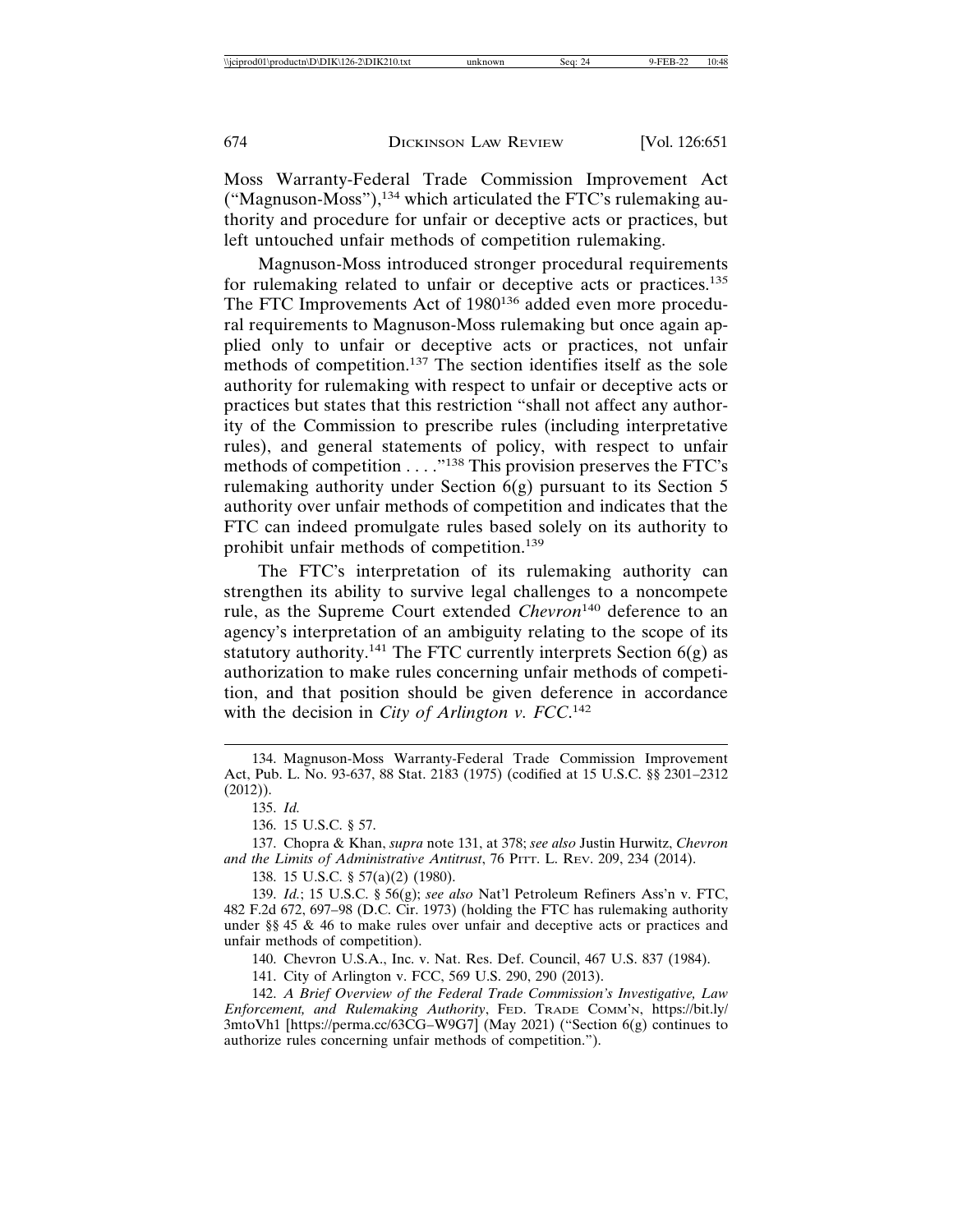Nevertheless, the FTC would likely face both political and legal challenges if they were to pursue substantive rulemaking pursuant to these provisions.<sup>143</sup> *National Petroleum* has been criticized for misinterpreting both the text and legislative history of the FTC Act.144 Furthermore, the modern Supreme Court is more hostile to the administrative state than the 1970s D.C. Circuit, and the Supreme Court is unlikely to view the *National Petroleum* issue in the same light as the Circuit Court.<sup>145</sup>

*A.L.A. Schechter Poultry Corp. v. United States*146 represents another roadblock for the FTC to exercise its rulemaking authority. In that case, the Supreme Court struck down Congress's delegation of the authority to approve "codes of fair competition" to the President in the National Industrial Recovery Act ("NIRA").<sup>147</sup> In its decision, the Court contrasted the NIRA with the FTC's Section 5 authority over unfair methods of competition, praising the FTC's adjudicative process for determining what constitutes "unfair competition" on a case-by-case basis.<sup>148</sup>

Specifically, the Court explained that "what constitutes 'unfair methods of competition' must be determined in particular instances, upon evidence, in light of particular competitive conditions and of what is found to be a specific and substantial public interest."149 This dicta in *Schechter Poultry* could stand in the way of Section 5 rulemaking over unfair methods of competition because a

145. *See* Gillian E. Metzger, *Foreword: 1930s Redux: The Administrative State Under Seige*, 131 HARV. L. REV. 1 (2017) (analyzing the modern Supreme Court's hostility toward administrative agencies' power); Reul E. Schiller, *Rulemaking's Promise: Administrative Law and Legal Culture in the 1960s and 1970s*, 53 ADMIN. L. REV. 1139, 1151 (2001) ("Federal courts [in the 1960s and 1970s] were not in the least bit hostile to rulemaking. They consistently upheld agency rulemaking powers, even in instances when it was unclear that Congress intended to grant an agency such powers.").

<sup>143.</sup> Aaron L. Nielson, *D.C. Circuit Review – Reviewed: Was National Petroleum Refiners Association v. FTC Correctly Decided?*, YALE J. ON REGUL. (Jan. 10, 2020), https://bit.ly/3pCUeba [https://perma.cc/TLM7-QH3E].

<sup>144.</sup> *See* Thomas W. Merrill & Katheryn Tongue Watts, *Agency Rules with the Force of Law: The Original Convention*, 116 HARV. L. REV. 467, 554–57 (2002) ("Judge Wright's opinion reflected no recognition of a central difference between the rulemaking grants given to the agencies [in cases he cited] and the FTC's general rulemaking grant: namely, that the rulemaking grants in those cases, unlike Section 6(g), were coupled with statutory provisions imposing sanctions for rule violations."). The authors argue that the legislative history of the FTC Act does not support the notion that Congress intended to grant the FTC legislative rulemaking authority. *Id.*

<sup>146.</sup> A.L.A. Schechter Poultry Corp. v. United States, 295 U.S. 495 (1935). 147. *Id.* at 551.

<sup>148.</sup> *Id.* at 532–34.

<sup>149.</sup> *Id.*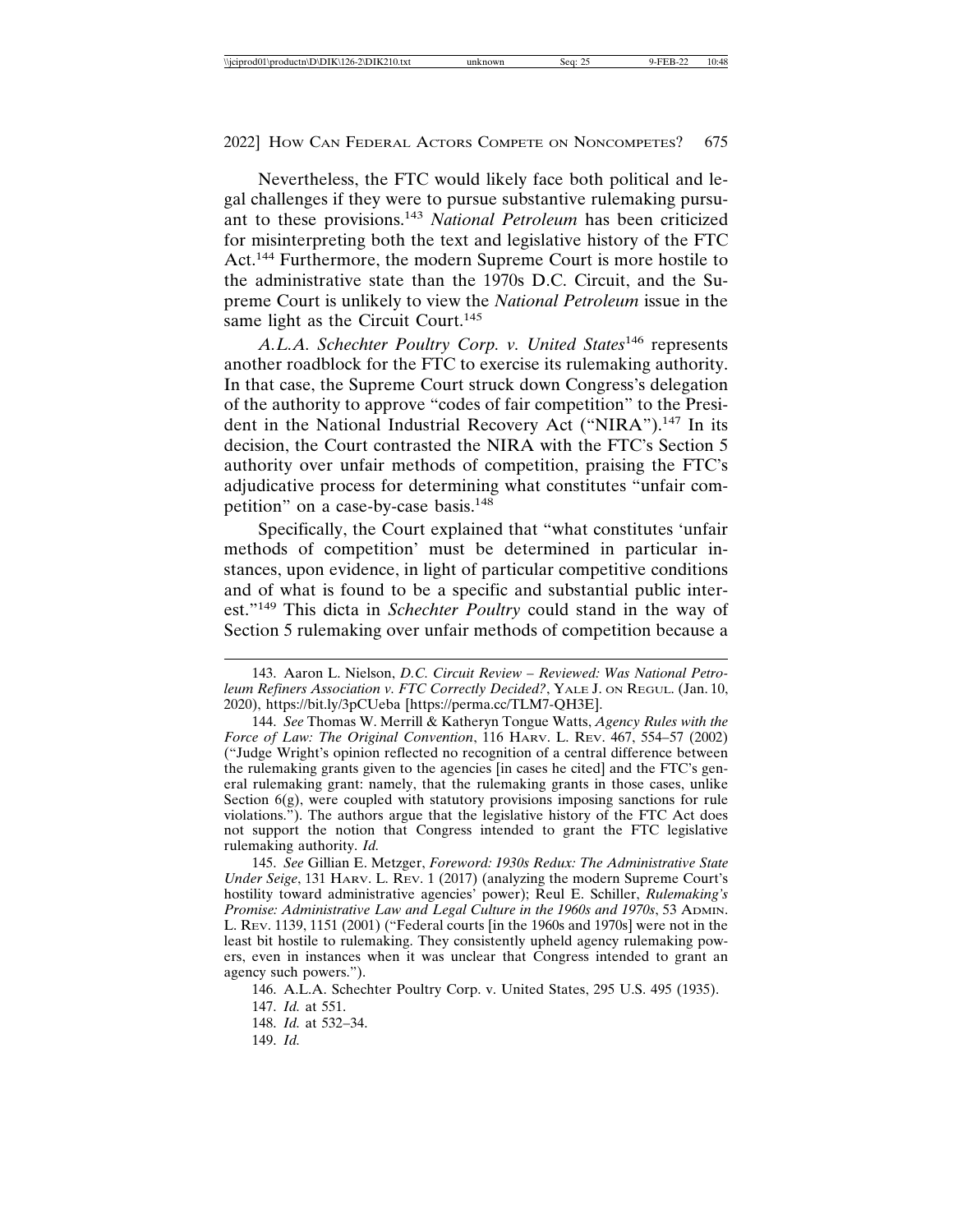court may view that language as an acknowledgement that Section 5 empowers the FTC only to adjudicate unfair methods of competition on a case-by-case basis rather than create a sweeping rule.<sup>150</sup>

*Schechter Poultry* should not preclude rulemaking that regulates unfair methods of competition. *Schechter Poultry* and its sister case decided the same year, *Panama Refining Co. v. Ryan*, 151 are the only two instances of the Court using the "nondelegation doctrine" to invalidate a statute.<sup>152</sup> *Schechter Poultry* invalidated the NIRA as an improper delegation of legislative power because it provided no standards or guiding principles to the President in how to exercise the delegated power.<sup>153</sup>

Despite its dormancy, the nondelegation doctrine has survived decades of the Court choosing to not apply it, serving primarily as a reminder to Congress to include some sort of intelligible guiding principle when delegating legislative powers.154 Justice Scalia acknowledged that the Court "has almost never felt qualified to second-guess Congress regarding the permissible degree of policy judgement that can be left to those executing or applying the law."<sup>155</sup> Congressional delegation to agencies has withstood the tests of time ever since *Schechter Poultry*, and FTC rulemaking independent of Magnuson-Moss was upheld by the D.C. Circuit long after *Schechter Poultry*. 156 There is no reason to believe that, had the FTC chosen to make rules regarding unfair methods of competition over the years, it would have been the occasion for the Court to set aside its decades of deference and finally awaken the nondelegation doctrine.

In the past, a rule over unfair methods of competition would have likely survived along with every other rule that has been threatened by nondelegation concerns since 1935, but the current composition of the Supreme Court could bring new opportunities for the nondelegation doctrine to be revived.<sup>157</sup> In a recent case,

155. Mistretta v. U.S., 488 U.S. 361, 416 (1989) (Scalia, J., dissenting).

<sup>150.</sup> *Id.*

<sup>151.</sup> Panama Refin. Co. v. Ryan, 293 U.S. 388 (1935).

<sup>152.</sup> Lisa Schultz Bressman, Schechter Poultry *at the Millennium: A Delegation Doctrine for the Administrative State*, 109 YALE L.J. 1399, 1405 (2000) ("Although the Court has not overruled them, it has not since applied them or the nondelegation doctrine to invalidate a piece of legislation."). The nondelegation doctrine prohibits private lawmaking and requires limiting standards when Congress delegates its legislative powers. *Id.* at 1401.

<sup>153.</sup> *Schechter Poultry*, 295 U.S. at 541–42.

<sup>154.</sup> Bressman, *supra* note 152, at 1405.

<sup>156.</sup> Nat'l Petroleum Refiners Ass'n v. FTC, 482 F.2d 672, 697–98 (1973).

<sup>157.</sup> *See infra* Section III.A.2.a (considering the future of the nondelegation doctrine).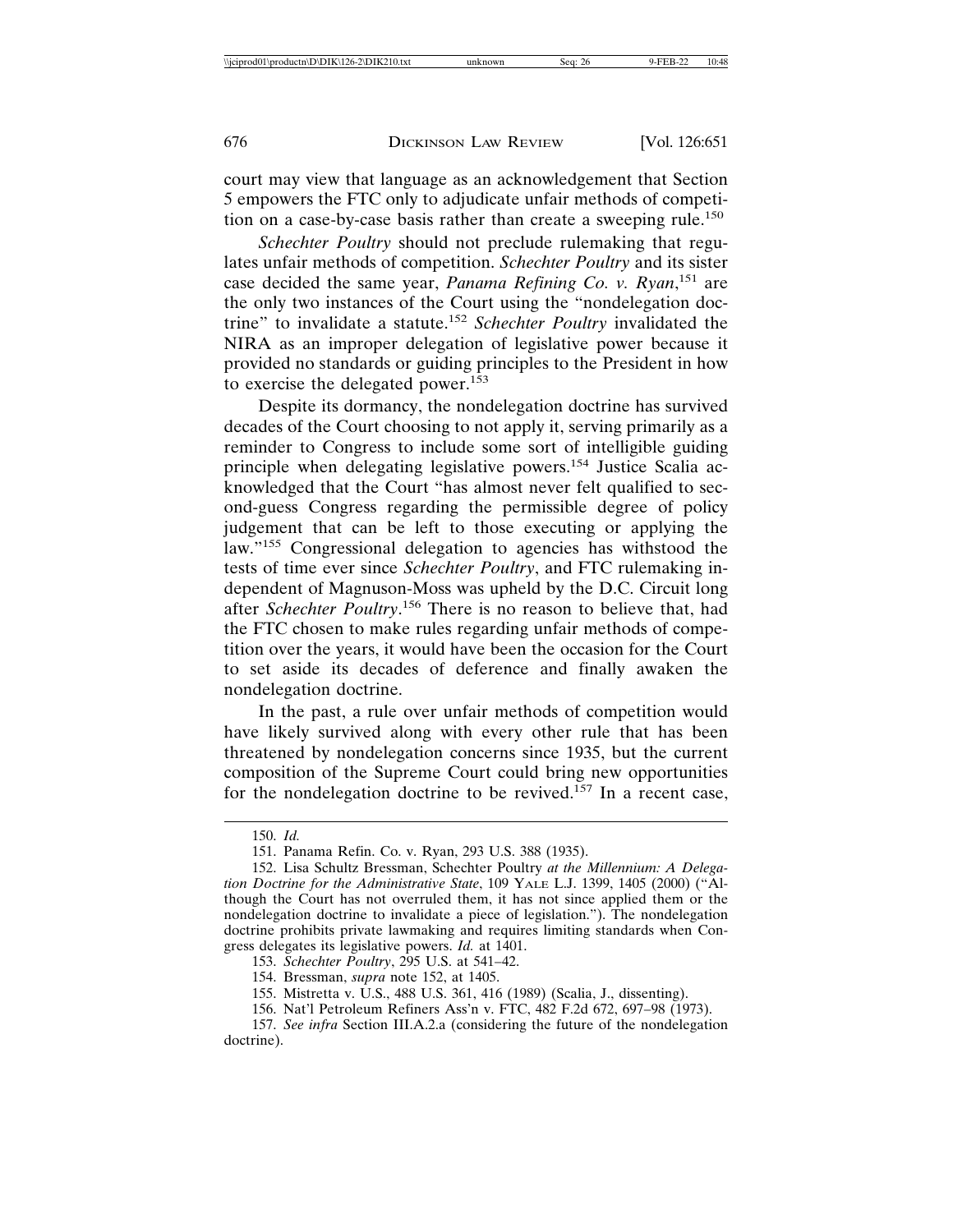Gundy v. United States,<sup>158</sup> the Court upheld a delegation of congressional power, but JUSTICE ALITO acknowledged in a concurrence that he would support a reconsideration of the Court's approach to nondelegation.<sup>159</sup> JUSTICE GORSUCH, joined by CHIEF JUSTICE ROBERTS and JUSTICE THOMAS, went a step further, bemoaning the Court's approach to nondelegation as "an understanding of the Constitution at war with its text and history."<sup>160</sup> Jus-TICE KAVANAUGH, who did not participate in *Gundy*, acknowledged that "JUSTICE GORSUCH'S scholarly analysis of the Constitution's nondelegation doctrine in his *Gundy* dissent may warrant further consideration in future cases."<sup>161</sup> While a reimagined nondelegation doctrine could alter the trajectory of an FTC rule, the current nondelegation doctrine does not pose a threat to a theoretical noncompete rule.

Although the FTC could pursue a noncompete rule consistent with judicial precedent and the language of its enabling act, numerous legal challenges, particularly in light of modern Supreme Court justices' attitudes toward the administrative state, threaten the viability of such a rule.<sup>162</sup> An FTC rule would be riskier than federal legislation due to these threats, but even with the risk of invalidation, the possibility of its survival makes it an improvement over the current noncompete regime because it would bring uniformity and protect employees while preserving employers' legitimate interests.

#### b. Would an FTC Rule Preempt Existing State Laws?

Because there is no precedent for unfair methods of competition rulemaking, a noncompete rule's ability to preempt state noncompete law remains an open question that requires an analysis of scattered judicial precedent and the history of FTC rulemaking.<sup>163</sup>

Adding further uncertainty to the preemption question is the fact that the Supreme Court has never spoken to the FTC's preemption power.<sup>164</sup> Some guidance can be found in *City of New* 

<sup>158.</sup> Gundy v. United States, 139 S.Ct. 2116 (2019).

<sup>159.</sup> *Id.* at 2131 (ALITO, J., concurring).

<sup>160.</sup> *Id.* (GORSUCH, J., dissenting).

<sup>161.</sup> Paul v. United States, 140 S.Ct. 342, 342 (Mem) (2019), *cert. denied*.

<sup>162.</sup> *See infra* notes 129–53 and accompanying text.

<sup>163.</sup> *See infra* Section III.A.2.b (conducting a preemption analysis of an FTC rule).

<sup>164.</sup> *See* Daniel A. Crane & Adam Hester, *State-Action Immunity and Section 5 of the FTC Act*, 115 Mich. L. Rev. 365, 410 (2016) ([T]the Supreme Court has never decided . . . whether the [FTC] enjoys superior-preemptive authority over anticompetitive state laws.").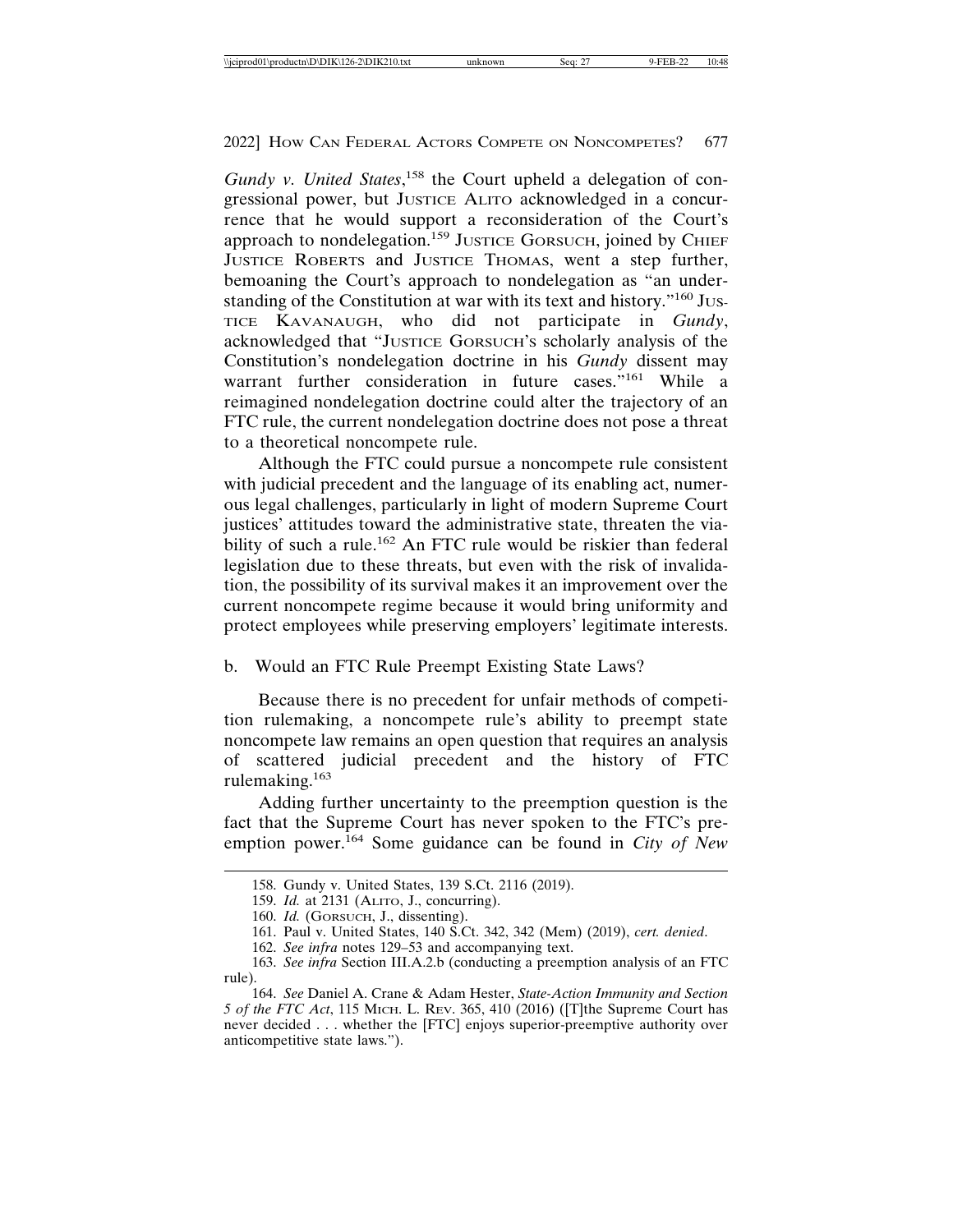*York v. FCC*, where the Court upheld the Federal Communication Commission's preemption authority over conflicting state regulations regarding cable television standards.165 The opinion noted that an agency can preempt state law if that preemption "represents a reasonable accommodation of conflicting policies that were committed to the agency's care by the statute . . . unless it appears from the statute or its legislative history that the accommodation is not one that Congress would have sanctioned."<sup>166</sup>

Magnuson-Moss delegated complete power to the FTC to regulate unfair or deceptive acts or practices.<sup>167</sup> The D.C. Circuit upheld the FTC's rulemaking authority in *National Petroleum Refiners* Association v. FTC,<sup>168</sup> but Magnuson-Moss codified that rulemaking authority with respect to unfair or deceptive acts or practices.<sup>169</sup> Judicial precedent, both before and after Magnuson-Moss, has generally interpreted the FTC Act's legislative history as supportive of FTC preemption authority.<sup>170</sup>

As for preemption relating to unfair methods of competition, an Eighth Circuit case decided shortly after the FTC Act's passing indicated a sentiment at the time that Congress intended to allow

168. Nat'l Petroleum Refiners Ass'n v. FTC, 482 F.2d 672 (D.C. Cir. 1973).

169. *Id.* at 697–98; *see* 15 U.S.C. § 57(a) (1975) (articulating the FTC's rulemaking authority and procedure for unfair or deceptive acts or practices).

170. *See* Cohen, *supra* note 167, at 1267 (arguing that Congress delegated a preemption power to the FTC with Magnuson-Moss); Am. Fin. Serv. Ass'n v. FTC, 767 F.2d 957, 989–91 (D.C. Cir. 1985) (holding that the legislative history of the FTC Act and Magnuson-Moss indicated Congress delegated preemption authority to the FTC to protect consumers from unfair or deceptive acts or practices); Peerless Prods. v. FTC, 284 F.2d 825, 827 (7th Cir. 1960) ("[The FTC] can restrain unfair business practices in interstate commerce even if the activities or industries have been the subject of legislation by a state or even if the intrastate conduct is authorized by state law.") (internal citations omitted); Royal Oil Corp. v. FTC, 262 F.2d 741, 743 (4th Cir. 1959) (holding that "[i]f the Commission determines upon a reasonable basis that certain conduct constitutes an unfair method of competition, it may order those responsible to cease and desist even if the conduct is authorized by state law"); Katharine Gibbs School, Inc. v. FTC, 612 F.2d 658, 666–67 (2d Cir. 1979) (assuming that the FTC had preemption authority but remanding for lack of specificity in which state laws were unfair acts). *But see* Cal. State Bd. of Optometry v. FTC, 910 F.2d 976, 982 (D.C. Cir. 1990) (striking down an FTC rule regarding optometry practices because "[a]n agency may not exercise authority over States as sovereigns unless that authority has been unambiguously granted to it" and "nothing in the language of the [FTC] Act clearly expresses a congressional intent to empower the FTC to regulate state action").

<sup>165.</sup> *See generally* City of New York v. FCC, 486 U.S. 57 (1988).

<sup>166.</sup> *Id.* at 64 (citing United States v. Shimer, 367 U.S. 374, 383 (1961)).

<sup>167.</sup> Tod H. Cohen, *Double Vision: The FTC, State Regulation, and Deciding What's Best for Consumers*, 59 GEO. WASH. L. REV. 1249, 1253 (1991) (citing United States v. Am. Bldg. Maint. Indus., 422 U.S. 271, 277 n.6 (1975) (stating that Congress specifically intended to make the FTC's jurisdictional power coextensive with that of Congress under the Commerce Clause).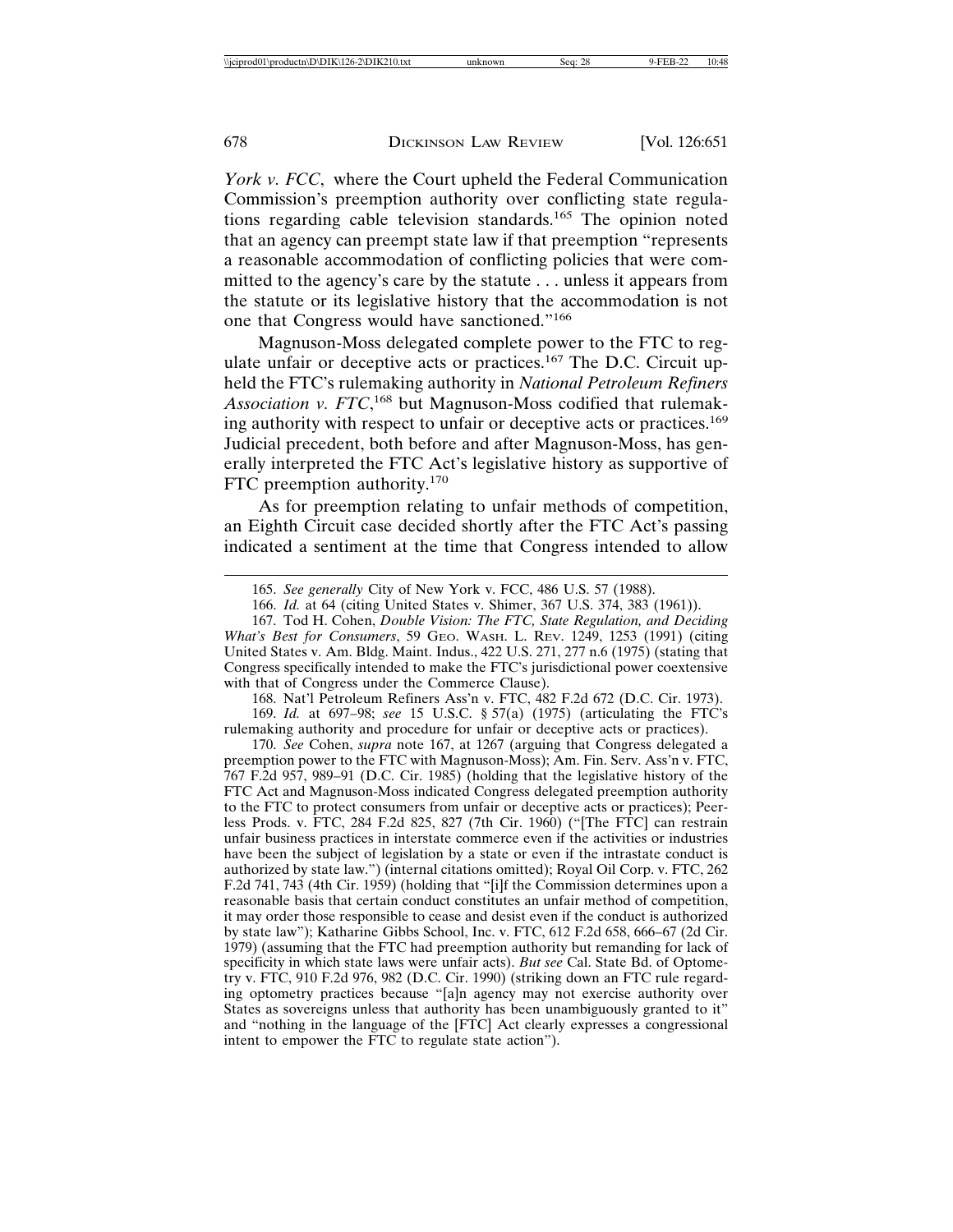preemption authority for the FTC.171 The Circuit Court went so far as to say any state law "falls blunted" if it "strikes at" the FTC's congressionally vested authority to regulate unfair methods of competition.172

The Supreme Court addressed preemption for anticompetitive matters in the context of the Sherman Antitrust Act<sup>173</sup> in *Parker v*. *Brown*. 174 The Court concluded that the Sherman Act did not preempt state regulation because nothing in the Sherman Act's language and history indicated it could be used to restrain state action.175 Eventually, the Court devised a two-part test to determine whether a state action should receive immunity from the preemption envisioned in *Parker*. 176 Under this test, the Sherman Act preempts an anticompetitive state statute unless the policy is "'clearly articulated and affirmatively expressed as state policy'" and "'actively supervised' by the state itself."<sup>177</sup>

Because of *Parker*'s application to anticompetitive matters, some might argue that it would apply to an FTC rule against unfair methods of competition. Although the FTC has not ventured to test whether *Parker* immunity extends to its own authority over unfair methods of competition, case law and legislative history indicate that the ideas guiding the *Parker* decision do not translate to Section 5 of the FTC Act.178 The Supreme Court has acknowledged that the Sherman Act and the FTC Act may have overlapping responsibilities, but the FTC's standard of "unfairness" stretches beyond practices that violate existing antitrust laws like the Sherman Act.  $179$ 

The Supreme Court has even acknowledged the possibility that the FTC is not subject to *Parker* state action immunity and left the

<sup>171.</sup> Chamber of Com. of Minneapolis v. FTC, 13 F.2d 673, 684 (8th Cir. 1926) ("Congress, in the Federal Trade Commission Act, has assumed to legislate concerning unfair methods of competition . . . [and if the FTC identifies an unfair method of competition] it is certainly subject to that act, no matter what the state has or has not authorized or permitted in that respect.").

<sup>172.</sup> *Id.*

<sup>173.</sup> Sherman Antitrust Act, 15 U.S.C. § 1–7.

<sup>174.</sup> Parker v. Brown, 317 U.S. 341 (1943).

<sup>175.</sup> *Id.* at 350–52.

<sup>176.</sup> *See* Cal. Retail Liquor Dealers Ass'n v. Midcal Aluminum, Inc., 445 U.S. 97, 97 (1980).

<sup>177.</sup> *Id.* at 97.

<sup>178.</sup> *See* Crane & Hester, *supra* note 164, at 376–81 (analyzing why *Parker* should not extend to Section 5).

<sup>179.</sup> FTC v. Ind. Fed'n of Dentists, 476 U.S. 447, 454 (1986) (extending FTC power over "unfairness" to any practice that the FTC deems to be against public policy).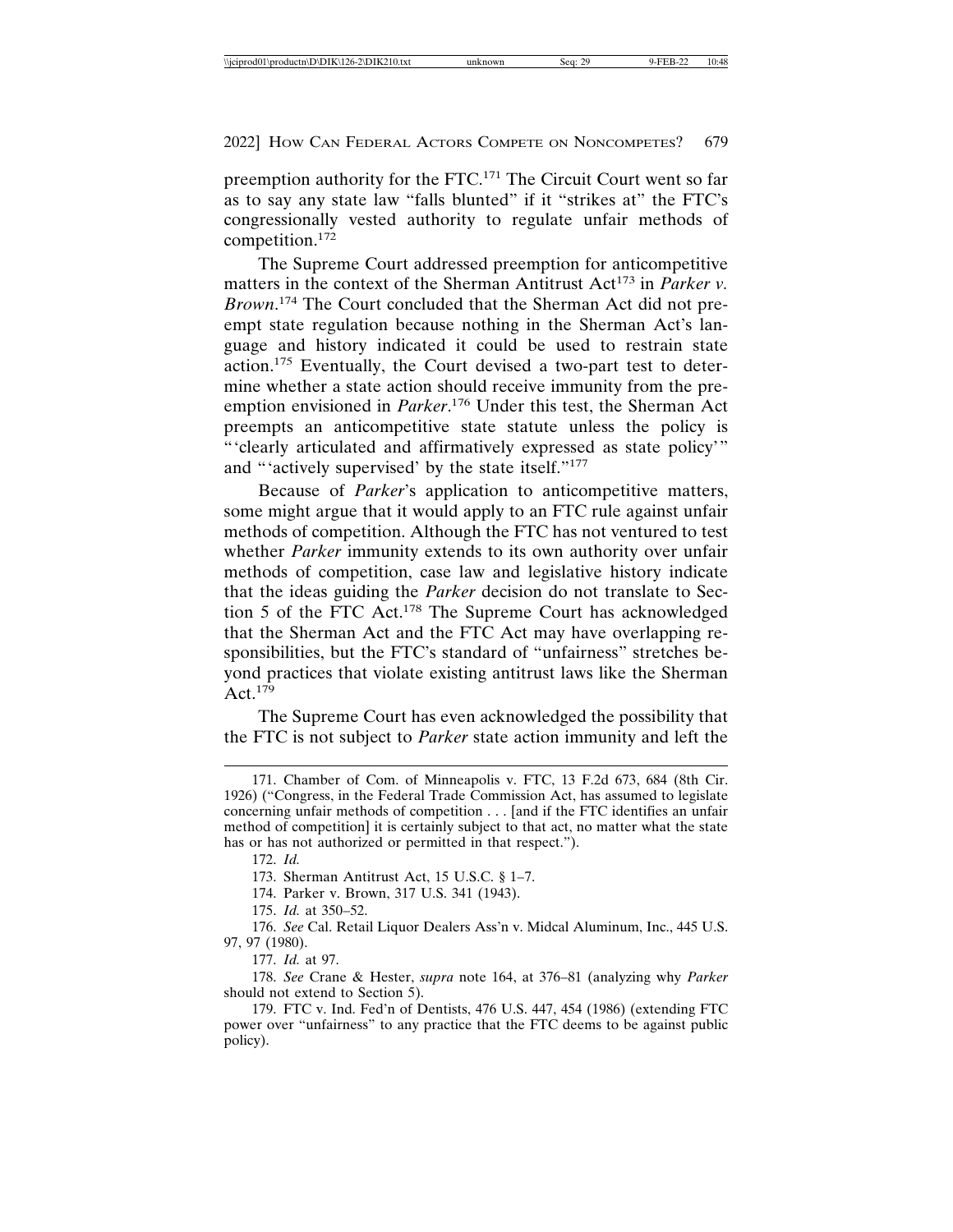matter open to future consideration.180 Federal circuit courts have not addressed the matter in years, but they remain split on the issue.<sup>181</sup> The Fourth Circuit's decision on this matter raises a key point in favor of FTC preemption power by citing *FTC v. National Casualty Co.*182 In that case, the Court concluded that the McCarran-Ferguson Act limited the FTC's authority to preempt state laws regarding insurance advertising practices.183 The Fourth Circuit's use of this decision indicates a belief that "the FTC could regulate noninsurance advertising practices (or any business practice), even when a state is also regulating that conduct."<sup>184</sup>

The D.C. Circuit decision against FTC preemption in *Cal. State* State Bd. of Optometry v. FTC,<sup>185</sup> meanwhile, stresses that Magnuson-Moss and Section 5 of the FTC Act do not contain explicit indications of congressional intent to "alter the state-federal balance."186 However, the *Optometry* decision came in a context substantially distinct from a potential noncompete rule. The challenged rule in that case declared certain state or local governmental acts relating to the regulation of optometrists to be unfair acts or practices.187 The D.C. Circuit rejected this FTC rule because it found the FTC Act was intended to regulate anticompetitive conduct of businesses, not the conduct of states or localities.<sup>188</sup> In contrast, a noncompete rule would regulate employers, not government actors. Further, the D.C. Circuit misapplied *Parker* to the FTC.<sup>189</sup>

Unlike the Sherman Act, the FTC Act's history indicates a Congressional intent for the FTC to be able to preempt state ac-

- 185. *Optometry*, 910 F.2d 976.
- 186. *Id.* at 982.
- 187. *Id.* at 979.
- 188. *Id.* at 980.

<sup>180.</sup> FTC v. Ticor Title Ins. Co., 504 U.S. 621, 635 (1992) (noting that the FTC has argued that *Parker* immunity does not apply to Section 5 of the FTC Act but refusing to address it because the FTC did not assert that position in the case).

<sup>181.</sup> *Compare* Royal Oil Corp. v. FTC, 262 F.2d 741, 743 (4th Cir. 1959) (rejecting in dicta the argument that the FTC cannot nullify a state statute because "[i]f the Commission determines upon a reasonable basis that certain conduct constitutes an unfair method of competition, it may order those responsible to cease and desist even if the conduct is authorized by state law."), *and* Peerless Prods., Inc. v. FTC, 284 F.2d 825, 827 (7th Cir. 1960) (referring to the FTC's Section 5 authority as "plenary" and overriding of a local ordinance), *with* Cal. State Bd. of Optometry v. FTC, 910 F.2d 976, 980–82 (D.C. Cir. 1990) (applying *Parker*'s state action immunity to the FTC and thereby finding the FTC could not preempt state laws).

<sup>182.</sup> FTC v. Nat'l Cas. Co., 357 U.S. 560, 562–63 (1958).

<sup>183.</sup> *Id.*

<sup>184.</sup> Crane & Hester, *supra* note 164, at 378 n.80.

<sup>189.</sup> *See supra* notes 173-87 and accompanying text.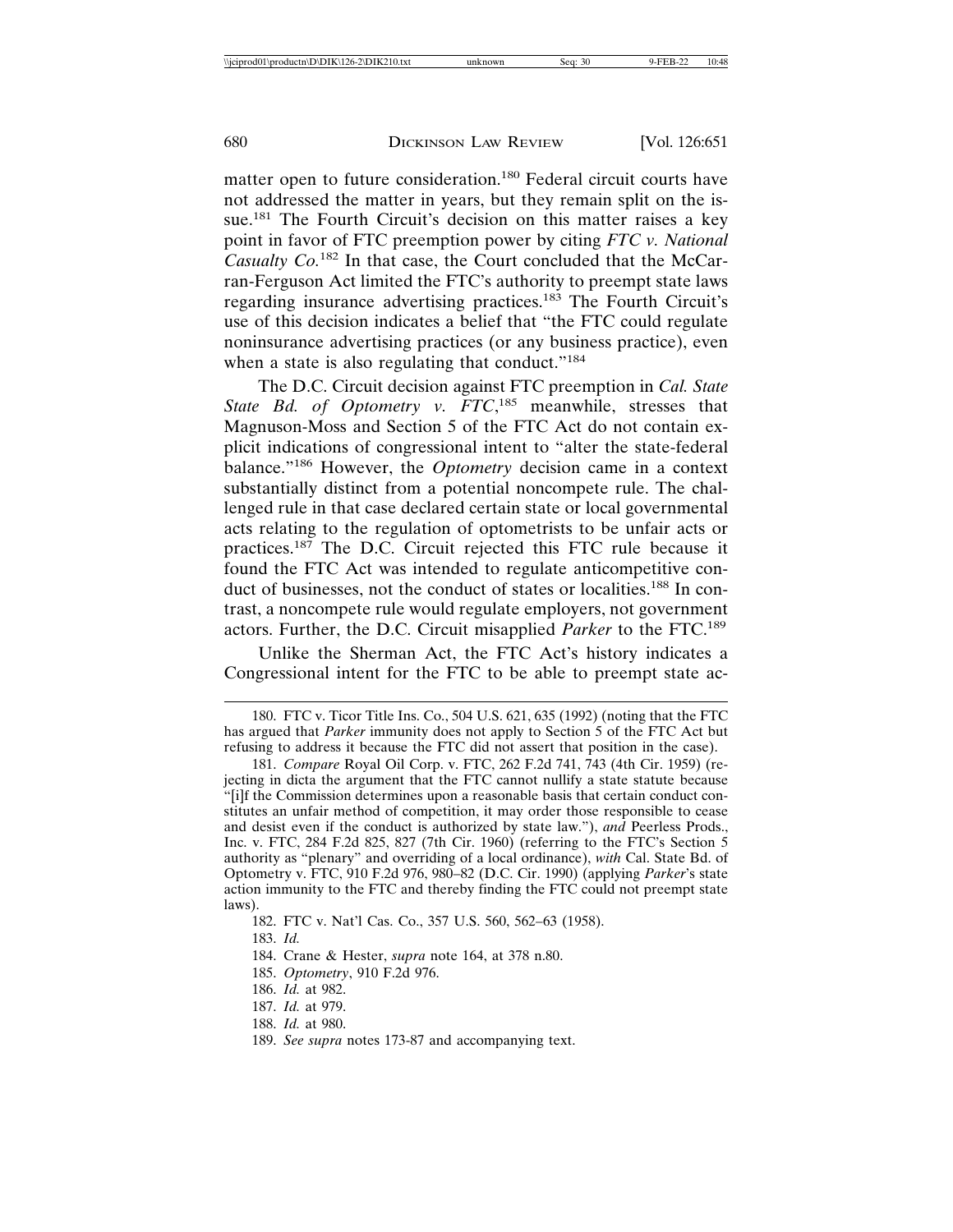tion.190 In the quarter-century that passed between the passing of the Sherman Act and the passing of the FTC Act, the political concerns that brought about the FTC Act centered on the failings of states to adequately address anticompetitive actions.<sup>191</sup>

Mere months before Congress passed the FTC Act, the Supreme Court upheld preemption of state laws by the Interstate Commerce Commission (ICC).192 Five days after this decision, well in the midst of congressional debate on the creation of the FTC, Senator Newlands introduced Section 5 and its power to prevent unfair competition with the explicit intention of "building up a system of administrative law regarding trade as the [ICC had] been . . . . . "<sup>193</sup> In the ensuing months of congressional debate, both supporters and critics of the bill expressed an expectation that the FTC's powers would be analogous to those of the ICC.<sup>194</sup>

FTC rulemaking pursuant to its power over unfair methods of competition should have preemption authority over state law. When Congress first passed the FTC Act, it did so with an understanding that the FTC would have powers analogous to the ICC, and a Supreme Court decision granting the ICC preemption power was incredibly fresh in Congress's minds.<sup>195</sup> The Eighth Circuit reiterated that Congress intended for the FTC to have preemption authority shortly after the FTC Act's passing.196 Although any regulation relating to competition raises *Parker* state action immunity concerns, the Court's reasoning in *Parker* applied to the Sherman Act, and the FTC's Section 5 authority is not analogous to that of the Sherman Act in the context of that decision.

Still, unresolved legal questions surrounding the FTC's preemption authority, especially pursuant to its rulemaking authority under Sections  $4(g)$  and 5, raise risks of ineffectiveness. Because of these potential pitfalls, federal legislation should be pursued instead

193. Crane & Hester, *supra* note 164, at 395 (citing 51 CONG. REC. 10, 376 (1914) (statement of Sen. Newlands)).

194. *Id.* at 397. No distinction was made during these deliberations between the FTC and ICC's preemption powers. *Id.* During one exchange on the Senate floor, multiple Senators explicitly expressed an understanding that the Act would have preemption power over state law. *Id.* at 398.

195. *See supra* Section III.A.2.b.

196. Chamber of Com. of Minneapolis v. FTC, 13 F.2d 673, 684 (8th Cir. 1926).

<sup>190.</sup> Crane & Hester, *supra* note 164, at 381–98.

<sup>191.</sup> *Id.* at 389.

<sup>192.</sup> Hous., E. & W. Tex. Ry. Co. v. United States, 234 U.S. 342, 359–60 (1914). Known as the *Shreveport Rate Cases*, this decision's substantive impact has not withstood a century of Commerce Clause jurisprudence, but its impact on congressional decisionmakers at the time of the FTC Act's passing nevertheless bears relevance to legislative intent. Crane & Hester, *supra* note 164, at 393.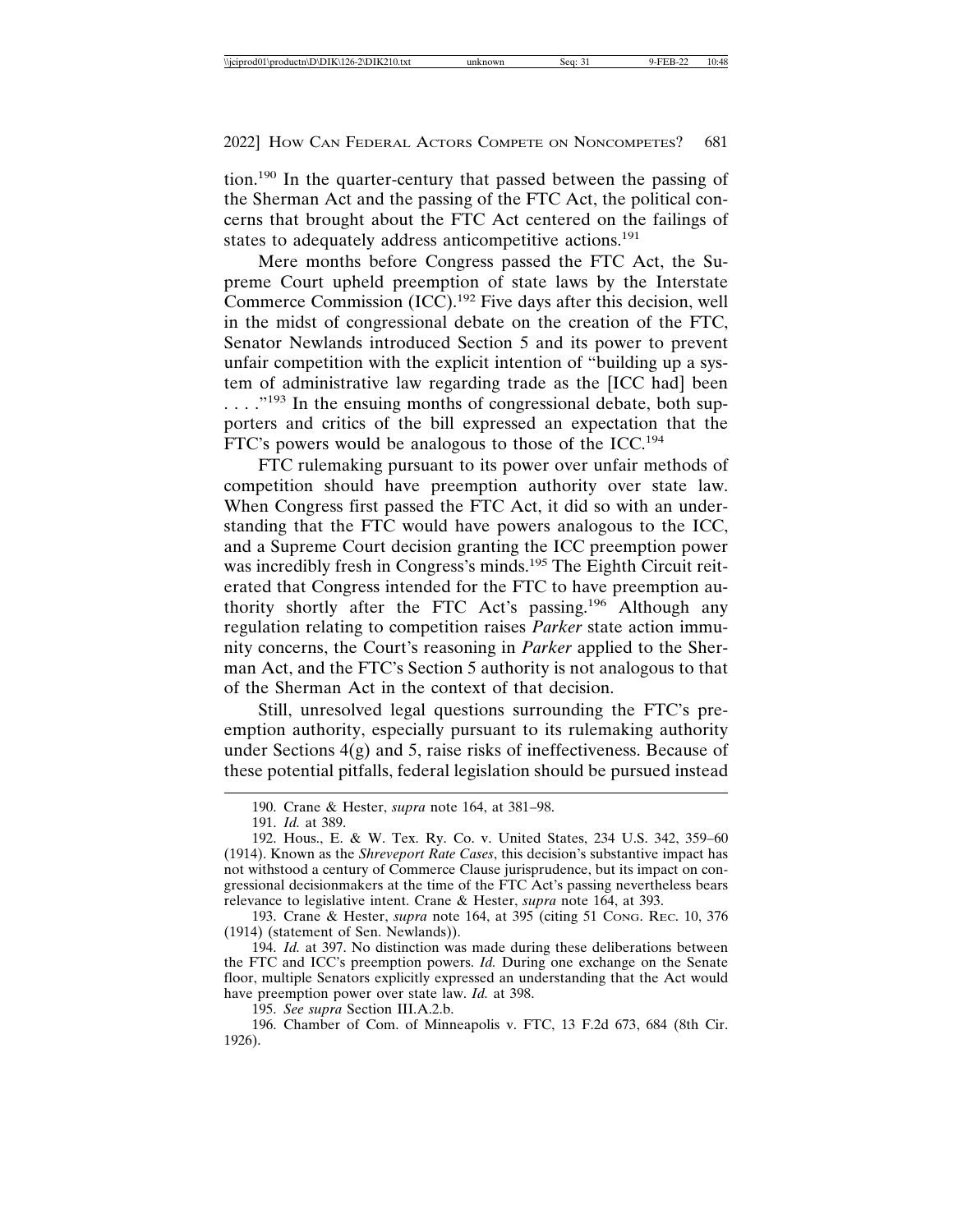of an FTC rule, as Congress's preemption authority is unquestioned, and it could therefore definitively bring nationwide predictability and fairness to noncompetes.<sup>197</sup>

#### *B. Recommendation*

To best address the problems posed by noncompetes, Congress should pass legislation that generally bans noncompetes with certain exceptions that are limited by time and geography.198 The law should allow for the use of noncompetes in connection with the sale of a business or dissolution of a partnership.199 It should also include an exception for executive-level employment contracts because they do not face the same issues of knowledge and bargaining power faced by other employees.200 The law must include enforcement mechanisms to ensure employers do not continue to use unlawful noncompetes, and it must preempt state laws to solve the predictability problems caused by choice-of-law clauses and the variation in the current noncompete regime.201 It should also include an express preemption clause to ensure preemption, although it would likely impliedly preempt state law because its objective would otherwise be frustrated.<sup>202</sup>

If federal legislation is not passed, the FTC should create a rule using its rulemaking authority granted by Section 4(g) and Section 5 of the FTC Act. $203$  The rule should be identical to the law envisioned in the preceding paragraph because it would provide needed protection to employees, preserve employers' interests, and create a uniform, predictable nationwide policy on noncompetes.<sup>204</sup> Although the FTC likely has the legal authority to issue such a rule and preempt state laws, numerous unresolved legal questions regarding the FTC's rulemaking and preemption power could sabotage the rule, which is why federal legislation is a better option.<sup>205</sup>

#### IV. CONCLUSION

In conclusion, federal actors should pursue policy to reduce the uncertainty that results from choice-of-law clauses accompanying noncompete clauses. The existing state of the law, which is an amal-

<sup>197.</sup> *See supra* Section III.A.1.b.

<sup>198.</sup> *See supra* Section III.A.

<sup>199.</sup> *See supra* Section III.A.

<sup>200.</sup> *See supra* Section III.A.1.a.

<sup>201.</sup> *See supra* Section II.B.3; Section III.A.1.a.

<sup>202.</sup> *See supra* Section III.A.1.b.

<sup>203.</sup> *See supra* Section III.A.2.a.

<sup>204.</sup> *See supra* Section II.B.3.

<sup>205.</sup> *See supra* Section III.A.2.a–b.